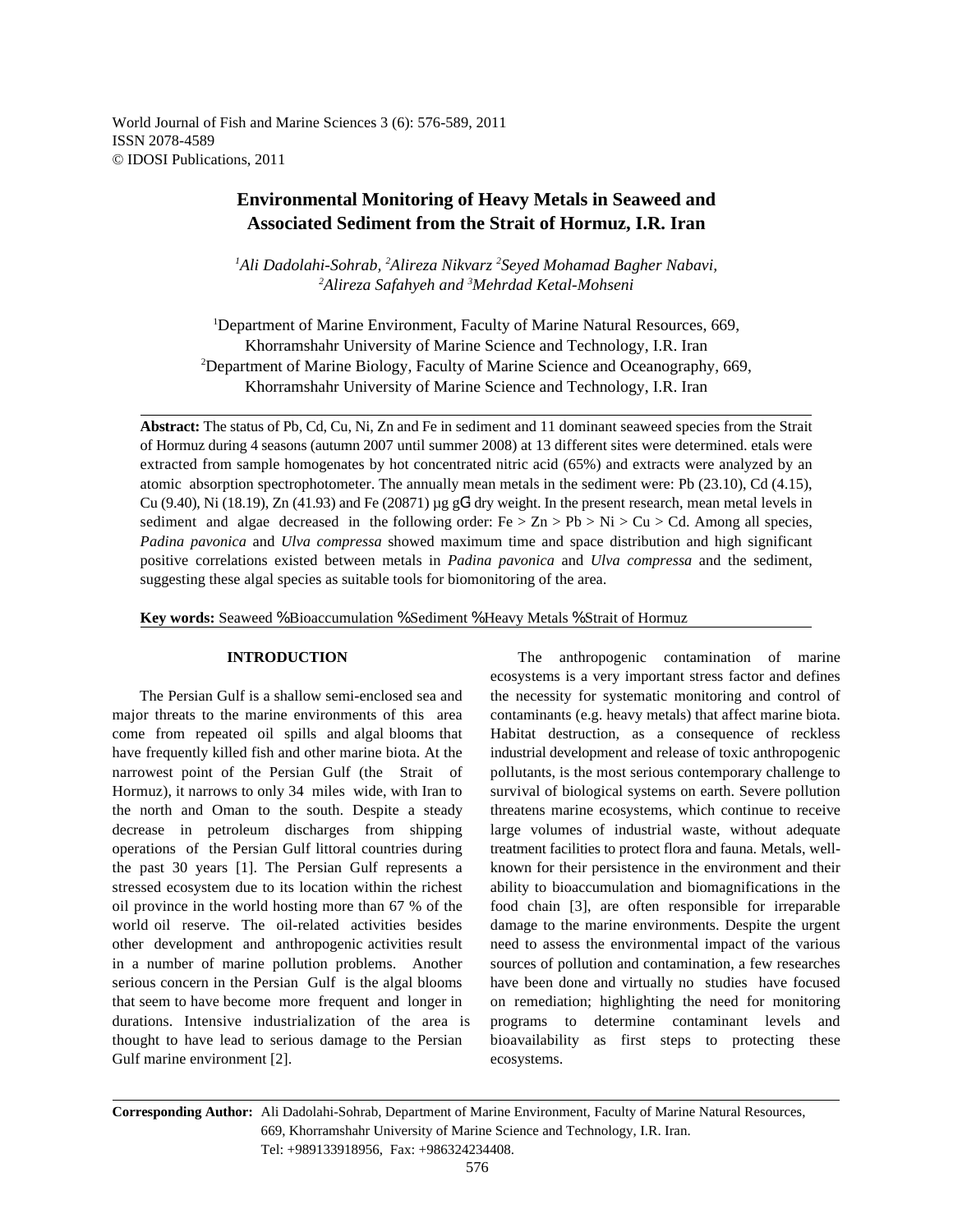tissues (biomonitors) can be used to assess the health of possible of the same ages, size and healthy in appearance coastal environments, including presence, levels and and sorted out according to species. Where this is not changes of contaminants. Among the various organisms, possible the samples were obtained by diving. Algal seaweed has been used as biomonitors of metal samples were rinsed thoroughly with seawater on-site and contamination [4, 5] and sediment metal levels have also placed in plastic bags, transferred to the laboratory as been extensively reviewed. As cited in Besada *et al*. [6] soon as possible and stored in a fridge (less than 4°C) some of seaweeds have high capacity of metal before further processing. Samples were initially washed accumulation, thus they can be used as metal pollution under a jet of tap water and rinsed in distilled water to indicators in estuarine and coastal waters. The remove any mineral particles and organisms adhering to

northern areas of the Persian Gulf. Their wide distribution times with double distilled water and dried at 75°C for and abundance in this area could very well be used in 24 h [8, 9]. The dried seaweed materials were ground by assessing their bioaccumulating potential and using a glass mortar to a fine powder and then redried for contamination by heavy metals. Since sediment 3 hours and stored in plastic vials. composition varies according to particle size, rate of Sediment samples were collected from the same deposition, rate of particle sedimentation and presence sampling sites and samples were collected from the upper and amount of organic matter [7] direct measurement of layer (0-5 cm) and placed in washed plastic bags. Any metal in the sediment is often misleading when it comes to visible materials or organisms i.e. large stones and shells assessing the risks that metals pose to the local were removed from the samples. Samples were stored in ecosystems. At the present time, metal content and ice-chest and immediately transferred to laboratory. The accumulation in seaweed and sediment are recognized as coarser sediment fractions ( $> 63 \mu m$ ) were separated by a suitable bioindicator for assessing the degree of wet sieving with ASTM sieves. The sediments were dried

Pb, Cd Cu, Ni, Zn and Fe in 11 dominant seaweed species powdered seaweeds and sediments were digested and associated sediment samples from 13 sampling sites according to Abdallah and Abdallah [10]. A Varian Model in Hormuzgan Province on the shorelines of north part of Spectra AA 220 FS (Mulgrave, Victoria, Australia) flame the Strait of Hormuz. In addition we aimed to find which atomic absorption spectrometer with deuterium species of algae could be better bioindicator for metal background corrector was used to measure Pb, Cd Cu, Ni, contamination in the study area by evaluating correlations Zn and Fe in seaweed and sediment samples. between sediment and algae metal levels. The accuracy of the analysis for algal and sediment

topographical and biological (species diversity, dispersal) reference sample was subjected to the same properties. Sampling of seaweed and sediment were digestion/extraction procedure as the unknowns; the conducted seasonally from November 2007; and in recovery of elements compared favorably with the January, May and July 2008 and they were collected from certified and reference values (Table 1). Instrument intertidal regions at 13 sampling sites along the coastline performance and calibration was ascertained through the of the Hormuzgan Province (north side of the Strait of use of known aqueous standards. Hormuz). All sampling sites were to cover almost sensitive All statistical analyses were performed by SPSS regions of the north side of the Strait of Hormuz including version 12 for window. Analytical precision gave a mean 9 sites along the mainland and 4 sites around the Hormuz error of 5 per cent. Mean values of three replicates were Island (Figure 1). calculated. All data were tested for normality of

Chlorophya, 4 Phaeophyta and 4 Rhodophyta) species parametric statistical analysis. Variability between were collected. It is important to note that the species seasons and sampling sites was analyzed for each metal collected were not found at all sites throughout the year. by Kruskal-Wallis one-way ANOVA. Two-way ANOVA

Organisms which accumulate contaminants in their Seaweed samples were collected during low tide as far as Large amounts of seaweeds are growing along the plant tissue as far as possible. Samples were washed three

contamination in marine ecosystems. at room temperature and subsequently homogenized in a The immediate objective of this study was to measure glass mortar with pestle [8]. Triplicate subsamples of

**MATERIALS AND METHODS** (Fish protein) (National Research Council of Canada) All sampling sites have been selected based on China) reference material to all laboratory assays. Each samples was assured by the inclusion of DORM-3 reference material and GBW07313 (Marine sediment,

During present study, eleven seaweeds (3 distribution and homogeneity of variance before the non-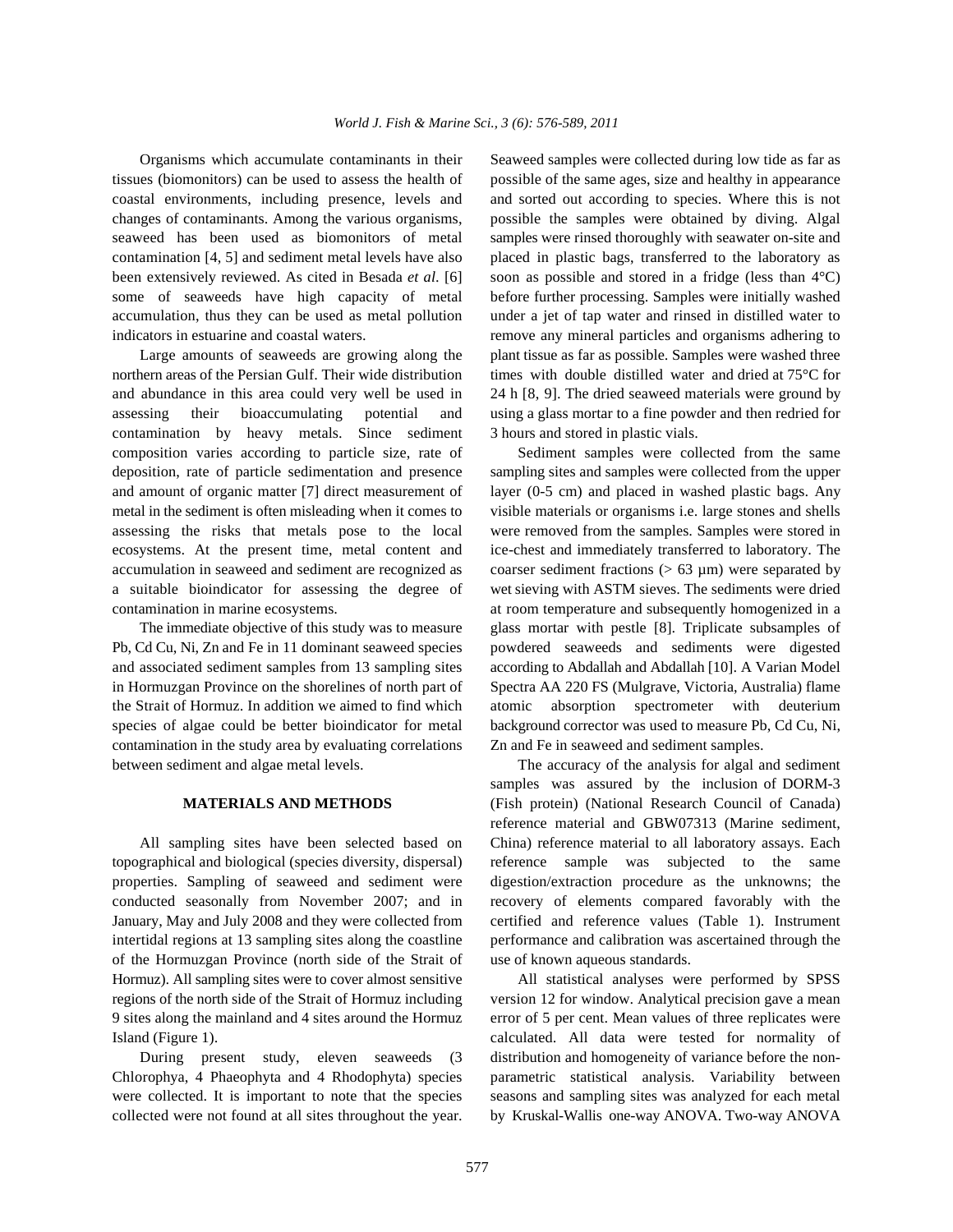

Fig. 1: Map showing the locations of the study area

|       | Table 1: Results of quality assurance |          |                      |          |                     |                                                 |  |  |  |  |  |
|-------|---------------------------------------|----------|----------------------|----------|---------------------|-------------------------------------------------|--|--|--|--|--|
| Metal | Certified values                      |          | Values in this study |          | Recovery (per cent) |                                                 |  |  |  |  |  |
|       | DORM-3                                | BGW07313 | DORM-3               | GBW07313 | DORM-3              | -----------------------------------<br>GBW07313 |  |  |  |  |  |
| Pb    | 0.39                                  | 29.3     | 0.32                 | 25.7     | 91                  | 88                                              |  |  |  |  |  |
| Cd    | 0.29                                  | 0.25     | 0.23                 | 0.27     | 96                  | 108                                             |  |  |  |  |  |
| Cu    | 15.5                                  | 424      | 14.1                 | 398      | 91                  | 94                                              |  |  |  |  |  |
| Ni    | 1.28                                  | 150      | 1.13                 | 161      | 88                  | 107                                             |  |  |  |  |  |
| Zn    | 51.3                                  | 180      | 54.7                 | 197      | 106                 | 109                                             |  |  |  |  |  |
| Fe    | 347                                   | 423      | 334                  | 504      | 96                  | 119                                             |  |  |  |  |  |

was used to assess the variability between location and with Tukey's HSD test showed remarkable differences species during different periods for each metal. The  $(p<0.01)$  to Cu, Cd and Pb between sites around the relationships between heavy metals concentrations in the Hormuz Island (10-13) with sites along mainland coastal sediments and macroalgal species were evaluated by areas (1-9). During this study, mean metals concentrations Spearman correlation coefficients (p was set at  $# 0.05$ ). (across all sites and periods) were: Pb (23.1), Cd (4.2), Cu

During present research, highest value of Pb (29.7), others (Table 3). Cu (15.2), Zn (43.5) and Fe (44840)  $\mu$ g gG<sup>1</sup> dry weight were The results of six heavy metals (Pb, Cd, Cu, Ni, Zn recorded in site 11 and Cd and Ni concentrations of and Fe) in eleven seaweed species from thirteen locations 5.8 and 28.0  $\mu$ g gG<sup>1</sup> dry weight showed higher in sites 4 and 9, respectively (Table 2). The results showed that seaweeds was decreased as following order: Fe > Zn > Ni the pattern of metal levels in sediment samples was  $\Rightarrow Pb > Cu > Cd$ . Among the metal concentrations, Fe decreased as follow: Fe > Zn > Pb > Ni > Cu > Cd. showed the highest (688-27790 µg gG<sup>1</sup> dry weight) in all Statistical studies using Kruskal-Wallis one-way analysis the species and in the majority of species Cd was found of variance (ANOVA) showed significant  $(p<0.05)$  to be lowest level  $(0.2-8.7\mu g G<sup>1</sup>$  dry weight). The data for variations to Cd, Cu and Pb during different periods. the toxic Pb, Cu, Ni and Zn are in the range 1.4-47.1, 3.0- Meanwhile, variations during different sites showed  $42.0, 5.0-100.0$  and  $27.4-105.0$  µg gG<sup>1</sup> dry weight, significant to Ni, Zn and Fe. One-way analysis of variance respectively (Table 4).

**RESULTS AND DISCUSSION** Results of this research were compared with other areas (9.4), Ni (18.9), Zn (41.9) and Fe (20871)  $\mu$ g g $G<sup>1</sup>$  dry weight. and in some cases showed higher and lower than the

are presented in Table 4. The pattern of metal levels in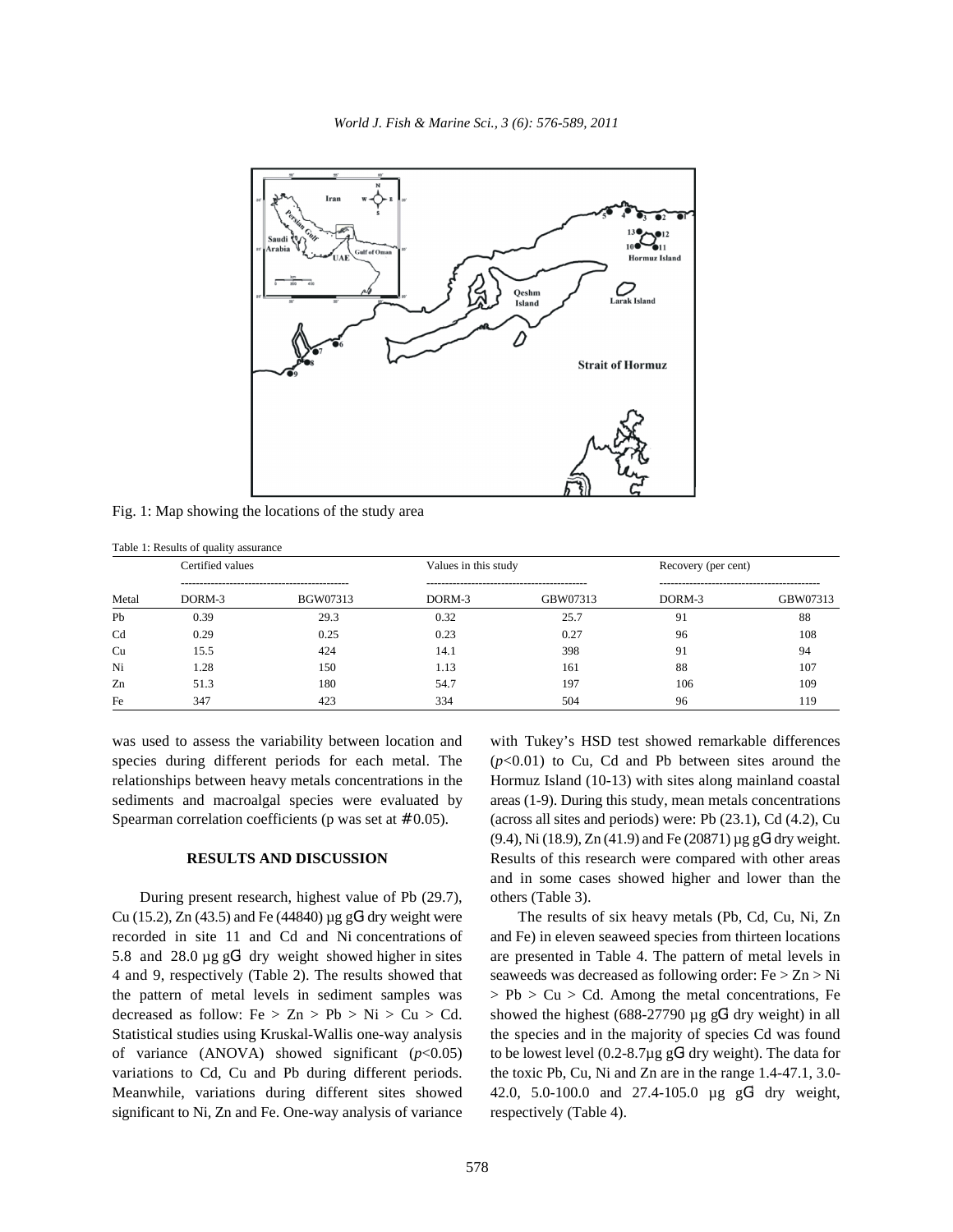| Site | Pb             | Cd            | Cu             | Ni                       | Zn                       | Fe             |
|------|----------------|---------------|----------------|--------------------------|--------------------------|----------------|
| 1    | $24.6 \pm 2.1$ | $4.1 \pm 0.6$ | $12.2 \pm 1.1$ | $12.1 \pm 2.2$           |                          |                |
| 2    | $21.7 \pm 2.0$ | $4.8 \pm 0.9$ | $9.8 \pm 1.4$  | $14.5 + 4.1$             | $\overline{\phantom{a}}$ |                |
| 3    | $22.0 \pm 1.8$ | $4.2 \pm 0.9$ | $7.6 \pm 1.2$  | $15.9 \pm 3.2$           |                          |                |
| 4    | $20.1 \pm 2.2$ | $5.8 \pm 0.7$ | $11.0 \pm 1.5$ | $17.8 \pm 1.7$           | $\sim$                   |                |
| 5    | $26.0 \pm 3.5$ | $5.5 \pm 0.8$ | $7.2 \pm 1.6$  | $13.2 \pm 2.0$           |                          |                |
| 6    | $19.9 \pm 2.8$ | $4.1 \pm 0.9$ | $4.2 \pm 0.9$  | $22.1 \pm 3.2$           |                          |                |
| 7    | $25.1 \pm 2.4$ | $5.7 \pm 0.8$ | $3.8 \pm 0.5$  | $19.2 \pm 2.1$           |                          |                |
| 8    | $19.2 \pm 2.1$ | $5.4 \pm 0.7$ | $6.1 \pm 1.2$  | $21.0 \pm 2.4$           |                          |                |
| 9    | $20.5 \pm 2.7$ | $3.8 \pm 0.9$ | $6.3 \pm 1.4$  | $28.0 \pm 3.4$           | $\overline{\phantom{a}}$ |                |
| 10   | $24.5 \pm 2.3$ | $2.8 \pm 1.0$ | $14.9 \pm 2.1$ | $\overline{\phantom{a}}$ | $42.1 \pm 2.8$           | 14143±448      |
| 11   | $29.7 + 3.4$   | $2.4 \pm 0.5$ | $15.2 \pm 1.9$ | -                        | $43.5 \pm 3.9$           | 44840±514      |
| 12   | $22.1 \pm 2.1$ | $2.8 \pm 0.4$ | $13.6 \pm 1.7$ | -                        | $40.8 \pm 4.7$           | 15382±350      |
| 13   | $24.5 \pm 3.1$ | $2.5 \pm 0.3$ | $9.8 \pm 1.1$  |                          | $41.2 \pm 5.9$           | $9121 \pm 231$ |

Table 2: Metals concentrations (mean $\pm$ S.D) in sediment (µg gG<sup>1</sup> dry weight) during all periods

Table 3: Heavy metals concentrations ( $\mu$ g gG<sup>1</sup> dry weight) in surface sediments from different areas in the Persian Gulf

| Area            | Pb   | Cd   | Cu   | Ni                       | Zn                       | Fe                       | Reference     |
|-----------------|------|------|------|--------------------------|--------------------------|--------------------------|---------------|
| <b>UAE</b>      | 2.01 | 0.6  | 4.5  | $\overline{\phantom{a}}$ | $\overline{\phantom{a}}$ | 3238                     | $[22]$        |
| Qatar / Bahrain | 7.9  | 0.2  | 5.8  | 14.5                     | 3.8                      | -                        | $[23]$        |
| Oman            | 1.2  | 0.16 | 3.25 | ۰                        | 5.74                     | 5400                     | $[22]$        |
| Kish Island     | 4.22 | 0.28 | 3.42 | 5.48                     | 6.38                     | $\overline{\phantom{0}}$ | [14]          |
| Present study   | 23.1 | 4.15 | 9.4  | 18.19                    | 41.93                    | 20871                    | Present study |

| Table 4: Metal concentrations (mean $\pm$ S.D) in µg gG <sup>1</sup> dry weight for all species during four seasons sampling |  |  |  |  |
|------------------------------------------------------------------------------------------------------------------------------|--|--|--|--|
|                                                                                                                              |  |  |  |  |

| Season                   | Site             | Pb             | Cd            | Cu             | Ni              | Zn             | Fe       |
|--------------------------|------------------|----------------|---------------|----------------|-----------------|----------------|----------|
| U. compressa Autumn 2007 | 3                | $18.5 \pm 3.1$ | $5.1 \pm 0.6$ | $9.9 \pm 2.1$  | $18.3 \pm 2.5$  |                |          |
|                          | $\overline{4}$   | $18.3 \pm 4.3$ | $5.3 \pm 1.2$ | $10.0 \pm 3.1$ | $44.9 \pm 10.5$ |                |          |
|                          | 5                | $19.9 \pm 2.5$ | $5.5 \pm 1.7$ | $7.8 + 2.2$    | $25.1 \pm 5.7$  |                |          |
|                          | 6                | $20.0 \pm 3.1$ | $5.6 \pm 1.1$ | $8.0 \pm 2.6$  | $17.5 \pm 3.1$  |                |          |
|                          | $\overline{7}$   | $20.1 \pm 2.6$ | $5.5 \pm 1.3$ | $8.1 \pm 3.0$  | $18.1 \pm 2.6$  |                |          |
|                          | 8                | $19.9 \pm 2.2$ | $4.9 \pm 0.9$ | $9.9 \pm 2.7$  | $18.7 \pm 3.1$  |                |          |
|                          | 9                | $20.2 \pm 3.4$ | $5.0 \pm 1.1$ | $10.2 \pm 3.4$ | $25.1 \pm 3.5$  |                |          |
|                          | 10               | $47.1 \pm 5.0$ | $6.1 \pm 0.8$ | $15.7 \pm 1.5$ |                 | $59.1 \pm 4.3$ | 2498±110 |
|                          | 12               | $42.7 \pm 3.3$ | $5.2 \pm 2.6$ | $14.8 \pm 0.6$ |                 | $52.4 \pm 5.5$ | 9994±360 |
| Winter 2008              | $\mathbf{1}$     | $24.9 \pm 4.2$ | $3.5 \pm 1.0$ | $12.4 + 4.2$   | $45.3 \pm 10.5$ |                |          |
|                          | $\boldsymbol{2}$ | $27.6 \pm 4.6$ | $3.8 + 1.1$   | $11.5 \pm 3.5$ | $75.0 \pm 10.7$ |                |          |
|                          | 3                | $25.1 \pm 5.3$ | $5.0 \pm 1.4$ | $12.8 \pm 3.8$ | $55.1 \pm 9.4$  |                |          |
|                          | $\overline{4}$   | $25.0 \pm 4.4$ | $5.1 \pm 2.1$ | $7.5 \pm 2.4$  | $33.5 \pm 8.4$  |                |          |
|                          | 5                | $24.9 \pm 6.2$ | $3.1 \pm 0.9$ | $7.5 \pm 2.2$  | $30.4 \pm 7.3$  |                |          |
|                          | 6                | $20.2 \pm 3.7$ | $3.3 \pm 1.2$ | $7.6 \pm 2.9$  | $52.5 \pm 9.3$  |                |          |
|                          | 7                | $19.3 \pm 3.8$ | $3.1 \pm 1.5$ | $8.8 + 3.5$    | $75.0 \pm 10.6$ |                |          |
|                          | 8                | $21.2 \pm 4.3$ | $4.2 \pm 1.4$ | $9.3 \pm 2.7$  | $45.2 \pm 8.9$  |                |          |
|                          | 9                | $20.3 \pm 3.7$ | $3.8 + 1.1$   | $9.0 + 3.1$    | $74.8 + 9.6$    |                |          |
|                          | 10               | $10.1 \pm 0.9$ | $7.6 \pm 0.1$ | $18.4 \pm 1.0$ |                 | $53.3 \pm 11$  | 9832±470 |
| Spring 2008              | 1                | $35.1 \pm 7.2$ | $5.8 + 2.1$   | $12.2 \pm 3.2$ | $57.5 \pm 7.4$  |                |          |
|                          | $\overline{4}$   | $25.0 \pm 5.3$ | $6.0 \pm 2.3$ | $13.1 \pm 4.1$ | $68.5+9.8$      |                |          |
|                          | 5                | $32.5 \pm 4.9$ | $7.5 + 3.1$   | $8.4 \pm 3.1$  | $40.0 \pm 6.2$  |                |          |
|                          | 6                | $14.3 \pm 3.4$ | $3.4 \pm 0.8$ | $10.0 \pm 2.9$ | $68.0 \pm 8.9$  |                |          |
|                          | 7                | $13.6 \pm 2.8$ | $3.7 \pm 0.5$ | $9.4 \pm 2.5$  | $57.4 \pm 6.5$  |                |          |
|                          | 8                | $15.4 \pm 4.1$ | $4.1 \pm 0.3$ | $9.7 + 3.1$    | $68.4 \pm 9.2$  |                |          |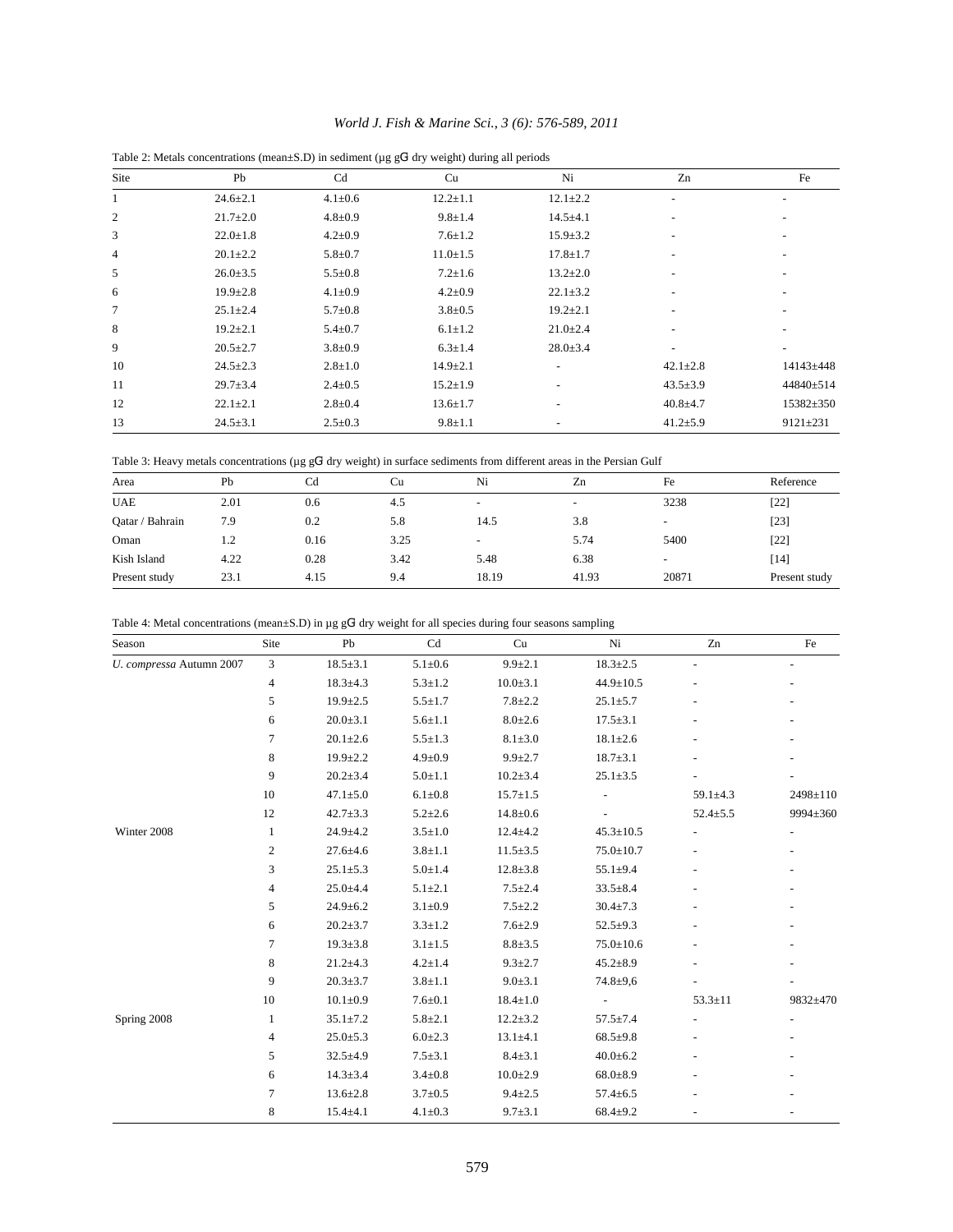| Table 4: Continued           |                          |                |                            |                            |                 |                |                 |
|------------------------------|--------------------------|----------------|----------------------------|----------------------------|-----------------|----------------|-----------------|
| Summer 2008                  | $\overline{4}$           | $37.5 \pm 6.2$ | $5.8 + 0.6$                | $8.8 + 2.3$                | $47.5 \pm 6.9$  |                |                 |
|                              | 5                        | $25.0 + 4.7$   | $4.0 + 0.5$                | $13.8 + 4.1$               | $32.5 \pm 5.4$  |                |                 |
|                              | 6                        | $27.5 \pm 5.3$ | $3.3 \pm 0.7$              | $12.5 \pm 2.8$             | $35.0 \pm 5.1$  |                |                 |
|                              | 7                        | $25.0 \pm 4.4$ | $4.5 \pm 1.1$              | $7.5 \pm 3.2$              | $40.0 \pm 9.3$  |                |                 |
|                              | $\,$ 8 $\,$              | $26.3 \pm 6.4$ | $5.4 \pm 1.4$              | $8.9 \pm 2.8$              | $25.0 \pm 6.8$  |                |                 |
|                              | 9                        | $27.6 \pm 5.1$ | $5.9 \pm 1.5$              | $6.8 \pm 2.5$              | $32.4 \pm 8.5$  |                |                 |
| C. membranacea Summer 2007 1 |                          | $32.6 \pm 6.7$ | $5.8 \pm 2.3$              | $4.8 + 2.0$                | $24.3 \pm 4.5$  |                |                 |
|                              | $\mathfrak{2}$           | $35.0 \pm 6.2$ | $6.0 \pm 2.2$              | $12.5 \pm 3.2$             | $32.6 \pm 4.7$  |                |                 |
|                              | 3                        | $25.0 \pm 5.3$ | $4.6 \pm 1.8$              | $4.9 \pm 1.9$              | $20.2 \pm 3.2$  |                |                 |
|                              | 10                       | $22.6 \pm 1.1$ | $0.9 + 0.1$                | $3.0 \pm 0.6$              | $\overline{a}$  | $37.5 \pm 1.1$ | 17470±500       |
|                              | 11                       | $30.4 \pm 5.1$ | $0.8 + 0.4$                | $25.4 \pm 2.6$             |                 | $30.1 \pm 2.7$ | 19000±465       |
|                              | 12                       | $14.2 \pm 5.9$ | $2.0 \pm 0.9$              | $13.5 \pm 1.0$             |                 | $37.7 \pm 5.8$ | 11659±189       |
|                              | 13                       | $11.9 \pm 0.4$ | $0.6 \pm 0.1$              | $8.7 \pm 3.7$              |                 | $29.6 \pm 0.7$ | 12903±388       |
| Winter 2008                  | 13                       | $4.6 \pm 0.6$  | $2.2 \pm 0.3$              | $22.6 \pm 1.3$             |                 | $82.9 \pm 10$  | 688±190         |
| C. taxifolia Autumn 2007     | 10                       | $23.4 \pm 0.7$ | $3.8 \pm 0.2$              | $25.5 \pm 2.9$             |                 | $39.3 \pm 1.8$ | 4729±914        |
| Spring 2008                  | $\boldsymbol{2}$         | $21.1 \pm 4.3$ | $3.2 \pm 1.1$              | $8.1 \pm 3.1$              | $72.6 + 9.5$    |                |                 |
|                              | 3                        | $20.1 + 4.7$   | $3.3 \pm 0.9$              | $9.9 + 2.9$                | $70.6 \pm 10.4$ |                |                 |
| Summer 2008                  | 10                       | $24.5 \pm 0.5$ | $0.6 + 0.1$                | $8.5 \pm 0.7$              |                 | $44.3 \pm 3.7$ | $16013 \pm 178$ |
|                              | 11                       | $44.4 \pm 2.6$ | $0.8 + 0.1$                | $23.4 \pm 1.1$             |                 | $24.5 \pm 1.7$ | 27790±145       |
|                              | 12                       | $20.2 \pm 0.8$ | $0.9 \pm 0.1$              | $6.2 \pm 1.8$              |                 | $50.5 \pm 0.4$ | 10934±446       |
| P. pavonica                  |                          | Pb             | $\ensuremath{\mathrm{Cd}}$ | $\ensuremath{\mathrm{Cu}}$ | Ni              | Zn             | Fe              |
| Autumn 2007                  | $\mathbf{1}$             | $20.1 \pm 4.3$ | $5.0 \pm 1.7$              | $5.0 + 1.5$                | $12.6 \pm 3.1$  |                |                 |
|                              | $\sqrt{2}$               | $10.0 \pm 2.5$ | $7.5 \pm 2.1$              | $10.0 \pm 3.1$             | $10.0 \pm 2.2$  |                |                 |
|                              | 3                        | $12.5 \pm 3.4$ | $5.0 + 1.9$                | $30.0 + 6.7$               | $9.9 + 1.6$     |                |                 |
|                              | $\overline{\mathcal{L}}$ | $13.2 \pm 3.1$ | $6.3 \pm 2.1$              | $28.5 \pm 5.3$             | $12.5 \pm 2.7$  |                |                 |
|                              | 10                       | $12.2 \pm 0.3$ | $8.1 \pm 1.2$              | $42.1 \pm 26.7$            | $\overline{a}$  | $55.3 \pm 4.5$ | 7020±173        |
|                              | 11                       | $61.0 \pm 3.8$ | $8.4 \pm 1.0$              | $56.8 + 4.6$               |                 | $70.4 \pm 13$  | 3249±128        |
|                              | 12                       | $2.7 \pm 0.6$  | $6.4 \pm 0.2$              | $22.2 \pm 0.9$             |                 | $72.1 \pm 1.9$ | $9673 \pm 106$  |
|                              | 13                       | $30.8 \pm 0.8$ | $7.4 + 0.4$                | $27.0 \pm 3.3$             |                 | $67.8 \pm 1.5$ | 10377±327       |
| Winter 2008                  | $\mathbf{1}$             | $23.1 \pm 7.0$ | $5.5 \pm 1.7$              | $12.5 \pm 2.9$             | $80.0 + 8.9$    |                |                 |
|                              | $\boldsymbol{2}$         | $17.5 \pm 5.1$ | $4.0 \pm 1.1$              | $8.0 \pm 2.6$              | $75.0 \pm 6.4$  |                |                 |
|                              | 3                        | $9.2 \pm 2.1$  | $4.0 \pm 1.6$              | $18.5 \pm 5.1$             | $80.0 \pm 9.5$  |                |                 |
|                              | $\overline{\mathcal{L}}$ | $12.6 \pm 3.4$ | $5.2 \pm 1.9$              | $21.6 \pm 4.8$             | $74.3 \pm 6.9$  |                |                 |
|                              | 10                       | $14.3 \pm 1.6$ | $7.3 \pm 1.0$              | $12.4 \pm 0.7$             |                 | $45.9 \pm 3.8$ | 6232±272        |
|                              | 11                       | $47.9 \pm 6.3$ | $4.0 \pm 0.8$              | $42.0 \pm 6.1$             |                 | $54.5 \pm 5.9$ | 2743±825        |
|                              | 12                       | $22.9 \pm 2.3$ | $8.0 + 0.2$                | $12.7 \pm 0.5$             |                 | $40.8 \pm 1.2$ | 3991±828        |
|                              | 13                       | $13.5 \pm 2.2$ | $5.5 \pm 1.2$              | 44.4±4.8                   |                 | $41.1 \pm 8.1$ | 1386±224        |
| Spring 2008                  | $\mathbf{1}$             | $11.1 \pm 2.3$ | $3.0 \pm 1.1$              | $8.2 \pm 2.4$              | $52.5 \pm 4.6$  |                |                 |
|                              | $\boldsymbol{2}$         | $14.0 \pm 5.3$ | $4.5 \pm 1.2$              | $7.8 + 2.2$                | $70.0 + 8.9$    |                |                 |
|                              | 3                        | $22.7 \pm 5.1$ | $5.0 \pm 1.8$              | $10.0 \pm 3.1$             | $77.5 \pm 6.7$  |                |                 |
|                              | $\overline{4}$           | $23.4 \pm 3.1$ | $6.3 \pm 2.2$              | $9.5 \pm 2.1$              | $70.4 \pm 9.2$  |                |                 |
|                              | $10\,$                   | $10.4 \pm 0.9$ | $2.7 \pm 0.8$              | $5.6 \pm 2.8$              |                 | $29.6 \pm 2.7$ | 8360±103        |
|                              | 11                       | $6.2 \pm 0.3$  | $1.7 \pm 0.6$              | $7.7 \pm 2.1$              |                 | $48.4 \pm 9.0$ | 14554±375       |
|                              | 12                       | $1.4 \pm 0.3$  | $4.6 \pm 1.3$              | $9.3 \pm 4.0$              |                 | $27.4 \pm 3.4$ | 9360±217        |
|                              | 13                       | $14.0 \pm 1.1$ | $1.9 \pm 0.1$              | $5.6 \pm 2.1$              |                 | $34.0 \pm 3.0$ | $11010\pm 281$  |
| Summer 2008                  | $\mathbf{1}$             | $20.0 \pm 3.2$ | $5.3 \pm 2.1$              | $11.0 \pm 3.2$             | $22.6 \pm 6.1$  |                |                 |
|                              | $\boldsymbol{2}$         | $24.6 \pm 5.1$ | $6.0 \pm 2.3$              | $7.5 \pm 2.4$              | $31.0 \pm 8.3$  |                |                 |
|                              | 3                        | $20.3 \pm 3.9$ | $5.5 \pm 1.8$              | $12.1 \pm 4.1$             | $35.0 \pm 5.2$  |                |                 |
|                              | $\overline{4}$           | $23.5 \pm 4.9$ | $6.8 \pm 2.6$              | $11.9 \pm 3.9$             | $30.9 \pm 6.9$  |                |                 |
|                              | 10                       | $17.7 \pm 0.9$ | $1.7 \pm 0.1$              | $9.2 \pm 0.4$              |                 | $42.8 \pm 0.7$ | 17984±186       |
|                              | 12                       | $22.5 \pm 0.9$ | $0.2 \pm 0.1$              | $3.1 \pm 0.1$              |                 | $37.3{\pm}1.4$ | 9028±152        |
|                              | 13                       | $16.4 \pm 0.1$ | $2.8 \pm 0.1$              | $10.9 \pm 0.2$             |                 | $62.4 \pm 0.9$ | 9606±153        |
|                              |                          |                |                            |                            |                 |                |                 |

*World J. Fish & Marine Sci., 3 (6): 576-589, 2011*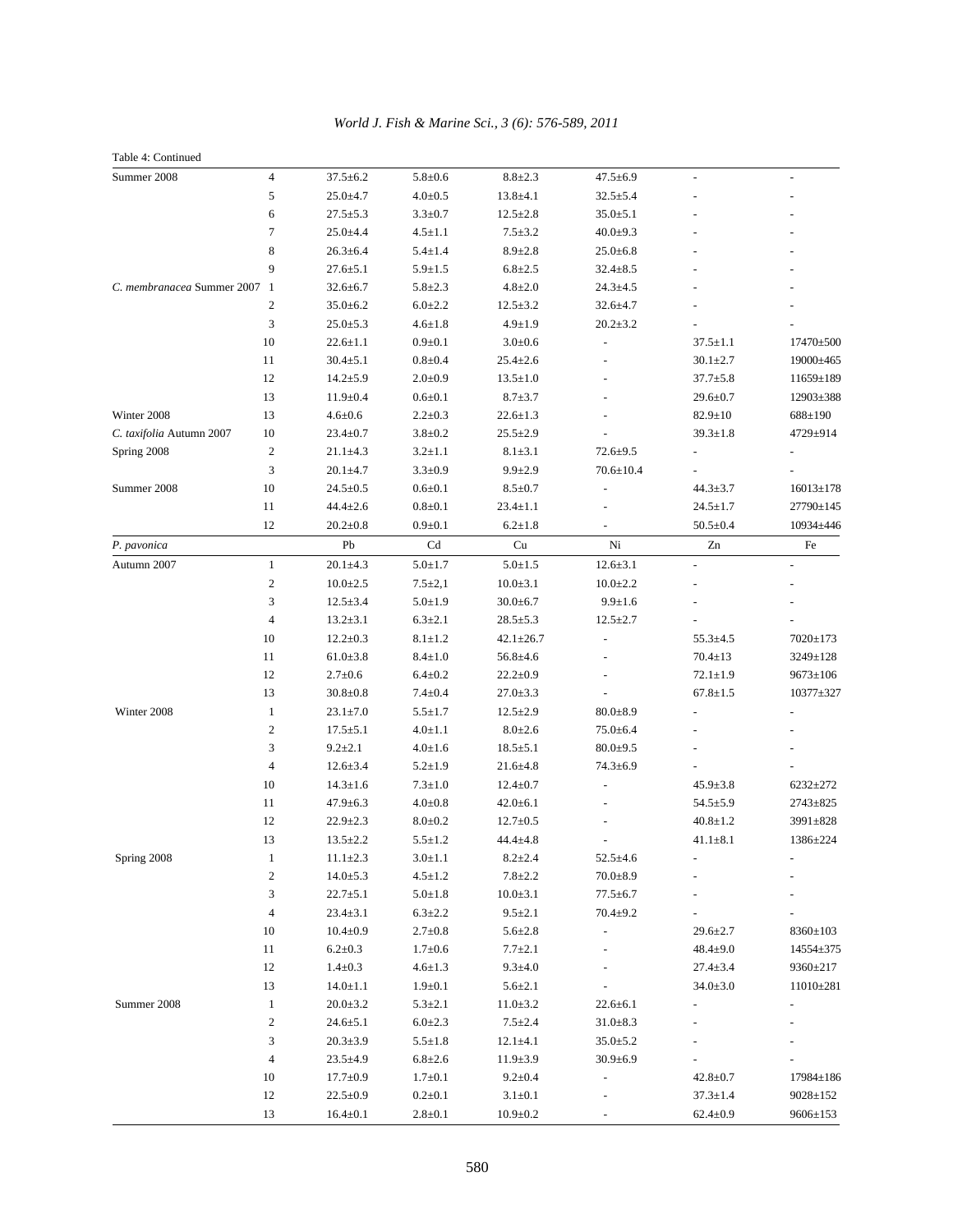| Table 4: Continued           |                         |                |               |                |                 |                          |                 |
|------------------------------|-------------------------|----------------|---------------|----------------|-----------------|--------------------------|-----------------|
| C. sinuosa Winter 2008       | 3                       | $32.5 \pm 7.2$ | $3.5 \pm 1.4$ | $7.4 \pm 2.5$  | $60.1 \pm 12.2$ |                          |                 |
|                              | 10                      | $46.8 \pm 2.1$ | $9.5 \pm 0.3$ | $13.7 \pm 1.1$ |                 | $43.9 \pm 0.3$           | 4277±160        |
|                              | 11                      | $26.9 \pm 3.4$ | $6.1 \pm 1.0$ | $28.9 \pm 0.8$ |                 | $49.4 \pm 5.5$           | 7382±326        |
|                              | 12                      | $8.3 \pm 1.3$  | $2.7 \pm 0.2$ | $13.5 \pm 1.4$ | $\sim$          | $39.3 \pm 2.2$           | 1655±284        |
| S. angustifolium Autumn 2007 | $\mathbf{1}$            | $17.5 \pm 4.2$ | $6.0 \pm 2.1$ | $5.0 \pm 1.5$  | $6.0 \pm 2.1$   |                          |                 |
|                              | $\mathfrak{2}$          | $8.3 \pm 3.1$  | $6.8 + 3.3$   | $7.6 \pm 2.2$  | $7.5 \pm 1.8$   |                          |                 |
|                              | 3                       | $12.6 \pm 4.1$ | $5.0 \pm 2.1$ | $5.5 \pm 3.1$  | $5.0 \pm 1.4$   |                          |                 |
|                              | $\overline{4}$          | $14.2 \pm 3.6$ | $6.3 \pm 1.9$ | $5.9 \pm 1.8$  | $6.3 \pm 2.3$   |                          |                 |
| Spring 2008                  | 1                       | $9.3 \pm 4.0$  | $2.5 \pm 0.9$ | $7.0 \pm 2.3$  | $57.5 \pm 8.4$  |                          |                 |
|                              | 2                       | $11.0 \pm 2.7$ | $2.8 \pm 0.6$ | $5.1 \pm 2.1$  | $60.0 \pm 10.5$ |                          |                 |
| Summer 2008                  | 1                       | $15.0 \pm 3.1$ | $4.5 \pm 0.7$ | $5.3 \pm 1.6$  | $18.5 \pm 3.8$  |                          |                 |
|                              | $\mathfrak{2}$          | $21.0 + 5.2$   | $4.5 \pm 1.1$ | $7.3 \pm 2.9$  | $16.0 \pm 5.1$  |                          |                 |
|                              | 3                       | $14.0 + 4.1$   | $4.0 \pm 1.2$ | $5.0 \pm 2.4$  | $17.8 \pm 3.6$  |                          |                 |
|                              | $\overline{\mathbf{4}}$ | $15.1 \pm 4.1$ | $5.0 + 2.1$   | $9.8 + 3.1$    | $20.0 + 4.1$    |                          |                 |
| C. myrica                    |                         | Pb             | Cd            | Cu             | Ni              | Zn                       | Fe              |
| Autumn 2007                  | $\mathbf{1}$            | $20.5 \pm 3.2$ | $5.0 \pm 1.2$ | $5.0 \pm 2.1$  | $10.8 + 1.8$    | $\overline{\phantom{a}}$ | $\overline{a}$  |
|                              | $\boldsymbol{2}$        | $12.7 + 4.1$   | $7.5 \pm 3.1$ | $7.5 \pm 2.4$  | $10.0 \pm 2.5$  |                          |                 |
|                              | 3                       | $20.2 \pm 3.8$ | $5.0 \pm 2.2$ | $4.9 \pm 1.6$  | $12.5 \pm 3.2$  |                          |                 |
|                              | 4                       | $22.3 \pm 4.5$ | $6.9 + 3.4$   | $5.2 \pm 2.4$  | $11.3 \pm 4.1$  |                          |                 |
| Winter 2008                  | 2                       | $27.5 \pm 5.1$ | $5.0 \pm 2.2$ | $12.8 + 4.2$   | 79.9±10.4       |                          |                 |
| Spring 2008                  | 3                       | $16.5 \pm 4.5$ | $3.3 \pm 1.0$ | $7.3 \pm 3.2$  | $67.5 \pm 9.1$  |                          |                 |
|                              | 4                       | $11.0 \pm 3.1$ | $4.3 \pm 1.2$ | $5.0 + 1.9$    | $75.0 + 9.4$    |                          |                 |
| Summer 2008                  | 2                       | $27.4 \pm 5.7$ | $3.8 + 0.8$   | $7.5 \pm 2.1$  | $20.0 \pm 3.1$  |                          |                 |
|                              | 3                       | $21.8 + 4.2$   | $4.5 \pm 0.6$ | $8.3 \pm 3.1$  | $28.5 \pm 2.6$  |                          |                 |
|                              | $\overline{4}$          | $32.5 \pm 7.2$ | $6.0 \pm 1.1$ | $12.5 \pm 2.7$ | $32.6 \pm 4.2$  |                          |                 |
| C. parvula Spring 2008       | 1                       | $15.5 \pm 4.3$ | $4.3 \pm 1.8$ | $8.5 \pm 2.7$  | $60.0 \pm 5.9$  |                          |                 |
|                              | 10                      | $15.2 \pm 1.0$ | $0.8 + 0.2$   | $13.2 \pm 2.2$ |                 | $32.9 \pm 2.1$           | 9485±169        |
|                              | 11                      | $7.3 \pm 1.1$  | $0.2 \pm 0.1$ | $11.3 \pm 4.5$ |                 | $105 \pm 7.9$            | 13570±202       |
|                              | 12                      | $3.8 \pm 0.6$  | $1.7 + 0.4$   | $9.3 \pm 1.8$  |                 | $34.4 \pm 1.7$           | $10471 \pm 253$ |
|                              | 13                      | $14.5 \pm 1.1$ | $1.0 \pm 0.1$ | $6.6 \pm 2.9$  |                 | $31.8 \pm 0.6$           | $10812 \pm 175$ |
| Summer 2008                  | 2                       | $22.5 \pm 4.3$ | $5.8 \pm 1.4$ | $10.8 \pm 3.1$ | $30.0 + 6.1$    |                          |                 |
| G. corticata Winter 2008     | 5                       | $22.5 \pm 4.8$ | $5.7 \pm 1.4$ | $15.0 \pm 3.7$ | 88.510.1        |                          |                 |
|                              | 6                       | $18.5 \pm 3.9$ | $4.8 \pm 2.1$ | $10.0 \pm 1.8$ | $86.0 \pm 7.2$  |                          |                 |
|                              | $\tau$                  | $27.5 \pm 5.7$ | $4.3 \pm 1.5$ | $9.3 \pm 2.7$  | $96.3 \pm 6.1$  |                          |                 |
|                              | 8                       | $25.1 \pm 5.3$ | $5.1 \pm 1.8$ | $13.8 \pm 2.4$ | $100.0 \pm 9.3$ |                          |                 |
|                              | 9                       | $26.2 \pm 6.4$ | $6.2 \pm 3.3$ | $12.8 \pm 3.1$ | $85.4 \pm 6.9$  |                          |                 |
| Spring 2007                  | 4                       | $25.0 + 4.3$   | $5.4 + 2.1$   | $25.1 \pm 4.3$ | $88.3 \pm 6.9$  |                          |                 |
| A. specifera Spring 2008     | 1                       | $21.3 + 4.2$   | $4.0 \pm 2.1$ | $10.0 \pm 2.6$ | $74.3 + 4.8$    |                          |                 |
|                              | $\boldsymbol{2}$        | $25.0 \pm 2.3$ | $6.3 \pm 1.8$ | $5.5 \pm 1.3$  | $75.1 + 4.2$    |                          |                 |
|                              | 3                       | $20.2 \pm 3.6$ | $5.1 \pm 1.3$ | $10.0 \pm 3.3$ | $73.5 \pm 5.7$  |                          |                 |
|                              | $\overline{\mathbf{4}}$ | $24.2 \pm 3.7$ | $5.3 \pm 1.5$ | $5.8 + 2.1$    | $82.5 \pm 6.9$  |                          |                 |
| Summer 2008                  | 1                       | $27.6 \pm 6.8$ | $5.6 \pm 2.1$ | $25.1 \pm 6.4$ | $27.5 \pm 4.3$  |                          |                 |
|                              | $\boldsymbol{2}$        | $22.8 \pm 4.3$ | $6.0 \pm 3.6$ | $11.3 \pm 3.6$ | $25.0 \pm 2.8$  |                          |                 |
|                              | 3                       | $23.6 \pm 5.5$ | $7.1 \pm 3.5$ | $12.5 \pm 2.6$ | $23.9 \pm 3.1$  |                          |                 |
| J. rubens Autumn 2007        | $\mathbf{1}$            | $20.8 \pm 4.5$ | $7.5 \pm 1.8$ | $7.4 \pm 2.1$  | $15.0 \pm 2.7$  |                          |                 |
|                              | $\boldsymbol{2}$        | $35.0 \pm 7.3$ | $7.3 \pm 2.1$ | $7.5 \pm 2.4$  | $14.9 \pm 2.2$  |                          |                 |
|                              | 3                       | $36.2 \pm 4.1$ | $8.7 \pm 3.1$ | $6.8 \pm 3.1$  | $13.8 \pm 1.6$  |                          |                 |
| Winter 2007                  | 4                       | $30.0 + 6.9$   | $4.5 \pm 1.8$ | $10.1 \pm 2.8$ | $42.8 + 4.3$    |                          |                 |

## *World J. Fish & Marine Sci., 3 (6): 576-589, 2011*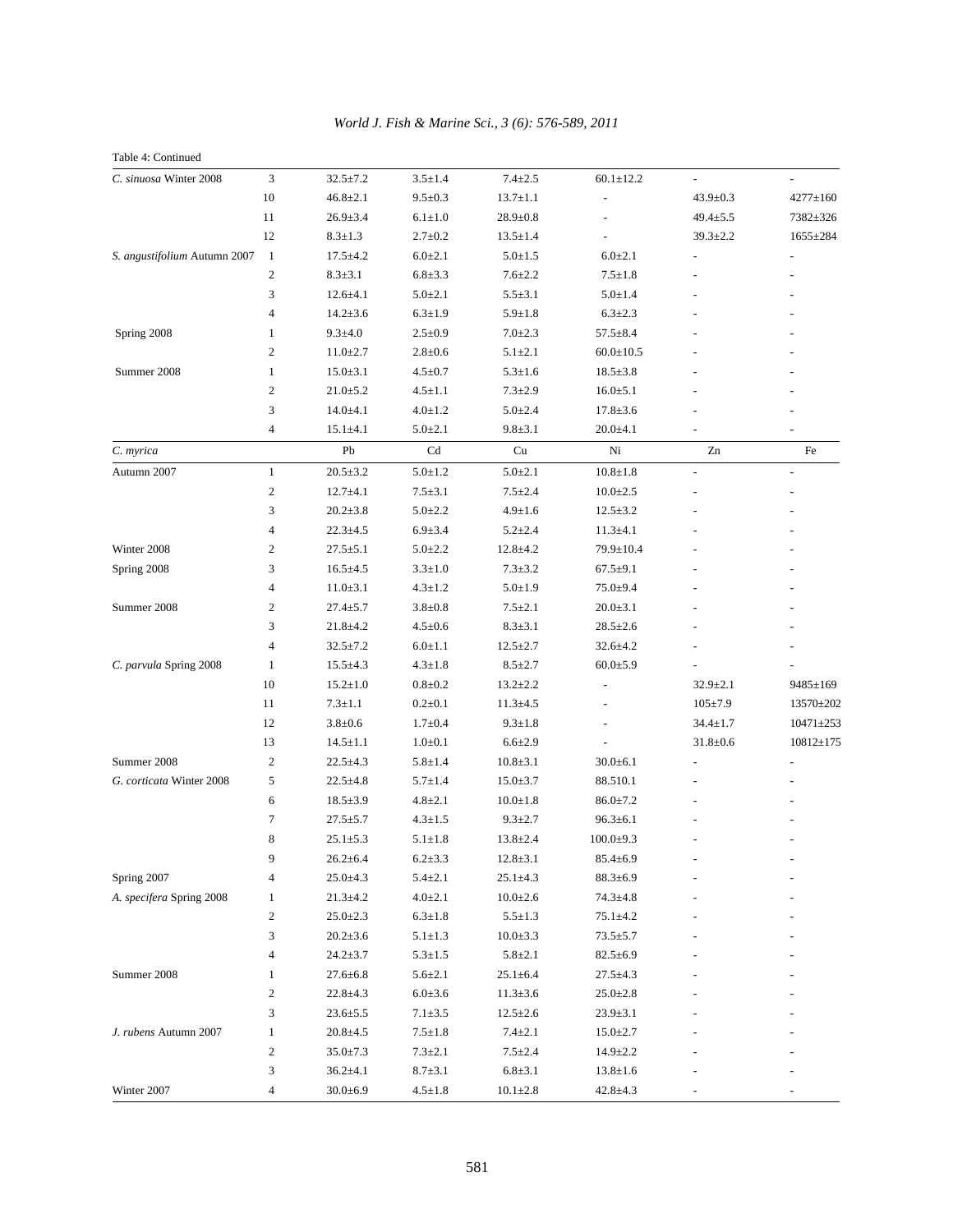demonstrate similar accumulation patterns Fe > Zn > Ni > *Colpomenia sinousa* showed higher Cd accumulation Pb > Cu > Cd in three Chlorophyta species. Meanwhile, in which was in agreement with Rao [13] and Dadolahi *et al*. Phaeophyta and Rhodophyta species (except to *Jania* [14]. Cadmium levels in algal species showed higher than *rubens*) the pattern of heavy metals bioaccumulation was those reported from other areas (Table 6) and among decreased as follow:  $Fe > Pb > Cu > Cd$ . However, no clear different classes of seaweeds it was more accumulated by pattern observed to Ni and Zn metals. In *Jania rubens* Phaeophyta and Rhodophyta than Chlorophyta (Table 7). species, metals accumulation was ordered as follow: Mean levels of Cu ranged from highest value of 16.9 in

revealed statistically significant differences  $(p<0.05)$  in Ni, concentration in this area showed higher in some species Pb and Cu content in different species. Whereas, (e.g. *Ulva intestinalis; Padina* sp.; *Champia parvula*) significant ( $p$ <0.01) variation to Cu and Pb between and in some cases lower (e.g. *Sargassum angustifolium*; sampling sites were observable. On the other hand, *Acanthophora specifera*) than those reported from other interaction between species and sites showed significant areas of the world (Table 6). During this study and among differences ( $p<0.05$ ) in Ni and Cu concentrations. three classes of seaweeds, copper showed more

algal species decreased as following order: *Jania rubens* (Table 7). The presence of Cu in high concentrations > *Colpomenia sinuosa* > *Caulerpa taxifolia* > *Ulva* causes great danger to all marine organisms, including *compressa*, *Gracilaria corticata* > *Acanthophora* fish crustacean, phyto- and zeo- plankton, algae and filter *specifera* > *Cladophoropsis membranacea* > *Cystoseira* feeders. Industrials effluents from the extensive oil *myrica* > *Padina pavonica* > *Sargassum angustifolium* > production, high traffic shipping, loading and transport *Champia parvula*. Among all species, Pb concentrations facilities off coasts of the Province of Hormuzgan could varied from 13.1 to 30.5  $\mu$ g gG<sup>1</sup> dry wt. The concentrations act as source of Cu pollution. On the other hand, effluents of Pb found in *Jania rubens* in this study showed higher from industrial and agricultural centres may be entering compared to other areas (Table 6). High levels of Pb in the seawater and may become a source of Cu alga of study area could be attributed to combustion of contamination. Also, fish boats painted with Cu fossil fuels and oil pollution. However, no significant antifouling coatings could be another source of Cu differences observed in Pb values between different pollution in areas of study. According to Giusti [15] and classes of seaweeds (Table 7). Caliceti *et al*. [16] copper contamination is associated with

All algal species showed approximately similar pattern of Cd levels: *Jania rubens* > *Acanthophora* Nickel levels in seaweed species followed this *specifera* > *Colpomenia sinuosa* > *Gracilaria corticata* pattern: *Gracilaria corticata* > *Caulerpa taxifolia* > > *Cystoseira myrica* > *Padina pavonica* > *Ulva Colpomenia sinuosa* > *Acanthophora specifera* > *Padina compressa* > *Sargassum angustifolium* > *Cladophoropsis pavonica* > *Champia parvula* > *Ulva compressa* > *membranacea* > *Champia parvula* > *Caulerpa taxifolia*. *Cystoseira myrica* > *Cladophoropsis membranacea* > The highest and lowest cadmium concentrations in *Sargassum angustifolium* and *Jania rubens*. Mean Ni different species observed from 2.1 to 7.0  $\mu$ g gG<sup>1</sup> dry wt, concentration varied between 21.5 and 90.8  $\mu$ g gG<sup>1</sup> dry wt. respectively (Table 5). Cadmium in algae > 2 µg gG<sup>1</sup> dry It showed the lowest and highest values at *Sargassum* wt. has been coined for polluted environments [11]. Influx *angustifolium* and *Gracilaria corticata*, respectively of domestic sewage has been suggested as one of the (Table 5). In this study, nickel values showed lower in main causes of Cd contamination in these waters. High *Acanthophora specifera* than those reported by Allevels of Cd may also be due to content of local rock Homaidan [17] but it was higher than those reported by formation. According to Al-Abdali *et al.* [12] CaCO<sub>3</sub> in rock formation contain much Cd impurely. In addition, nickel contained showed higher levels than those much of the steel use in the Bandar Abbas Port and reported from other areas. During present study, nickel industrial facilities to contain coating which can be end up values decreased in different classes of seaweeds as in the nearby waters of the area. In the present study, Cd following order: Rhodophyta > Chlorophyta > was more concentrated in red and brown seaweeds, Phaeophyta (Table 7).

During present research, mean heavy metals values compared to the green seaweed. *Jania rubens* and  $Pb > Ni > Cu > Cd$  (Table 5). *Padina pavonica* to minimum value of 6.4 µg gG<sup>1</sup> dry wt. In the present study for all cases, two-way ANOVA in *Sargassum angustifolium* (Table 5) Copper During present research, Pb concentration in different concentrated in Chlorophyta species compare to others algal levels of  $> 20.00 \mu g g G^1$  dry wt.

Denton *et al.* [18] (Table 6). Meanwhile, in other species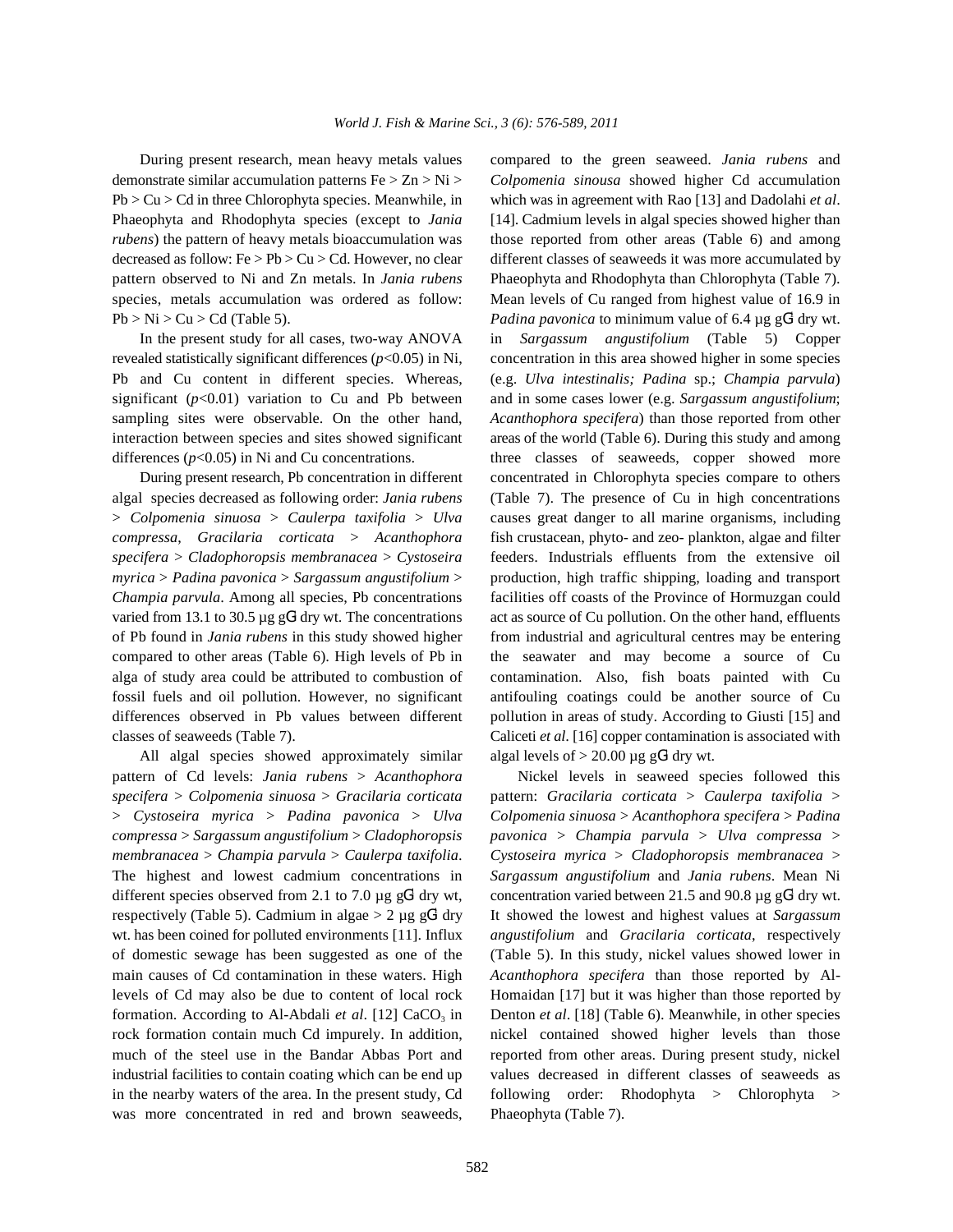| Table 5: Metal concentrations (mean $\pm$ S.D) in $\mu$ g gG <sup>1</sup> dry weight for all species during sampling |                 |                |                 |                 |                          |       |  |  |  |  |
|----------------------------------------------------------------------------------------------------------------------|-----------------|----------------|-----------------|-----------------|--------------------------|-------|--|--|--|--|
| <b>Species</b>                                                                                                       | Pb              | C <sub>d</sub> | Cu              | Ni              | Zn                       | Fe    |  |  |  |  |
| Chlorophyta                                                                                                          |                 |                |                 |                 |                          |       |  |  |  |  |
| Ulva compressa                                                                                                       | $24.2 \pm 8.1$  | $4.8 \pm 1.2$  | $10.3 \pm 2.8$  | $43.8 \pm 18.9$ | $54.9 \pm 3.6$           | 7441  |  |  |  |  |
| Cladophoropsis membranacea                                                                                           | $22.0 \pm 10.9$ | $2.9 \pm 2.3$  | $11.9 \pm 8.4$  | $25.7 + 6.3$    | $43.4 \pm 21.9$          | 12344 |  |  |  |  |
| Caulerpa taxifolia                                                                                                   | $25.6 + 9.4$    | $2.1 \pm 1.5$  | $13.6 \pm 8.5$  | $71.6 \pm 1.4$  | $39.7 \pm 11.1$          | 14867 |  |  |  |  |
| Phaeophyta                                                                                                           |                 |                |                 |                 |                          |       |  |  |  |  |
| Padina pavonica                                                                                                      | $18.4 \pm 11.8$ | $5.0 \pm 2.1$  | $16.9 \pm 13.6$ | $46.5 \pm 28.2$ | $48.7 \pm 14.6$          | 8304  |  |  |  |  |
| Colpomenia sinuosa                                                                                                   | $28.6 \pm 15.9$ | $5.5 \pm 3.1$  | $15.9 + 9.2$    | $60.1 + 4.5$    | $44.2 \pm 5.1$           | 4438  |  |  |  |  |
| Sargassum angustifolium                                                                                              | $13.8 \pm 3.8$  | $4.7 \pm 1.4$  | $6.4 \pm 1.6$   | $21.5 \pm 6.9$  |                          |       |  |  |  |  |
| Cystoseira myrica                                                                                                    | $21.2 \pm 6.7$  | $5.1 \pm 1.3$  | $7.6 \pm 2.9$   | $34.8 \pm 28.3$ | $\overline{\phantom{a}}$ |       |  |  |  |  |
| Rhodophyta                                                                                                           |                 |                |                 |                 |                          |       |  |  |  |  |
| Champia parvula                                                                                                      | $13.1 \pm 6.6$  | $2.3 \pm 2.2$  | $9.9 \pm 2.3$   | $45.0 \pm 21.2$ | $51.0 \pm 36.0$          | 11085 |  |  |  |  |
| Gracilaria corticata                                                                                                 | $24.1 \pm 3.2$  | $5.3 \pm 0.7$  | $14.3 \pm 5.7$  | $90.8 \pm 10.2$ |                          |       |  |  |  |  |
| Acanthophora specifera                                                                                               | $23.5 \pm 2.4$  | $5.6 \pm 1.0$  | $11.5 \pm 6.6$  | $54.5 \pm 27.4$ | ۰                        |       |  |  |  |  |
| Jania rubens                                                                                                         | $30.5 \pm 7.0$  | $7.0 \pm 1.8$  | $7.9 + 1.5$     | $21.6 \pm 14.1$ |                          |       |  |  |  |  |

|  |  |  |  |  |  | World J. Fish & Marine Sci., 3 (6): 576-589, 2011 |  |
|--|--|--|--|--|--|---------------------------------------------------|--|
|--|--|--|--|--|--|---------------------------------------------------|--|

Table 6: Heavy metals concentrations ( $\mu \sigma g_1^H$  dry wt.) in different seaweed species from different are

| Species                 | Location                | Pb    | Cd             | Cu             | Ni     | Zn                       | Fe                       | References    |
|-------------------------|-------------------------|-------|----------------|----------------|--------|--------------------------|--------------------------|---------------|
| Ulva lactuca            | Persian Gulf            | 15.0  | 0.85           | 10.21          | $\sim$ | 40.0                     | 850                      | [4]           |
| Ulva intestinalis       | Persian Gulf            | 2.32  | 0.44           | 3.42           | 1.37   | 8.94                     | $\overline{\phantom{0}}$ | $[14]$        |
| Ulva intestinalis       | <b>Strait of Hormuz</b> | 24.2  | 4.84           | 10.33          | 43.81  | 54.93                    | 7441                     | Present study |
| Caulerpa sp.            | Red Sea                 | 2.5   | 0.93           | 20.5           |        | 7.9                      | 90                       | $[24]$        |
| Caulerpa taxifolia      | <b>Strait of Hormuz</b> | 25.62 | 2.1            | 13.6           | 71.6   | 39.65                    | 14867                    | Present study |
| Padina sp.              | Persian Gulf            | 0.96  | 1.31           | 2.71           | 1.05   | 7.23                     |                          | $[14]$        |
| Padina boryana          | Red Sea                 | 0.9   | 0.65           | 5.14           |        | 3.50                     | 50                       | $[24]$        |
| Padina pavonica         | <b>Strait of Hormuz</b> | 18.44 | 5.02           | 16.87          | 46.51  | 48.65                    | 8304                     | Present study |
| Sargassum binderi       | Oman Sea                | 1.4   | 0.64           | 3.8            | 1.11   | 4.2                      | ٠                        | [8]           |
| Sargassum angustifolium | Persian Gulf            | 7.1   | N.D            | 85.0           | 3.5    | 18.6                     | ٠                        | $[25]$        |
| Sargassum angustifolium | <b>Strait of Hormuz</b> | 13.8  | 4.74           | 6.35           | 21.46  |                          |                          | Present study |
| Champia parvula         | Persian Gulf            | 4.47  | 1.07           | 2.05           | 1.35   | 8.72                     | ÷.                       | $[14]$        |
| Champia parvula         | <b>Strait of Hormuz</b> | 13.13 | 2.3            | 9.95           | 45.0   | 51.03                    | 11085                    | Present study |
| Acanthophora specifera  | Persian Gulf            | N.D   | $\blacksquare$ | $\blacksquare$ | 57.4   | $\overline{\phantom{a}}$ | ٠                        | $[17]$        |
| Acanthophora specifera  | Siapan                  | 4.32  | 0.42           | 16.7           | 1.93   | $\overline{a}$           | ٠                        | $[18]$        |
| Acanthophora specifera  | <b>Strait of Hormuz</b> | 23.53 | 5.93           | 11.46          | 54.54  |                          |                          | Present study |
| Jania rubens            | Persian Gulf            | 1.76  | 1.43           | 0.97           | 0.88   | 4.59                     | ٠                        | $[14]$        |
| Jania sp.               | Mediterranean Sea       |       | 1.2            | 20.1           |        |                          |                          | [10]          |
| Jania rubens            | Strait of Hormuz        | 30.5  | 7.0            | 7.95           | 21.63  | $\overline{\phantom{a}}$ |                          | Present study |

| Table 7: Metal concentrations (mean $\pm$ S.D) in µg gG <sup>1</sup> dry weight in different classes of seaweed |  |  |  |  |
|-----------------------------------------------------------------------------------------------------------------|--|--|--|--|
|-----------------------------------------------------------------------------------------------------------------|--|--|--|--|

|             | Ph               |               | Сu               | Ni                | Zn             | Fе            |
|-------------|------------------|---------------|------------------|-------------------|----------------|---------------|
| Chlorophyta | $23.95 + 1.80$   | $3.27 + 1.41$ | 11.95+1.64       | $47.04 + 23.12$   | $45.99 + 7.97$ | 11550+3775    |
| Phaeophyta  | $20.53 + 6.21$   | $5.09 + 0.29$ | 11.68+5.47       | $40.72 + 16.48$   | $46.53 + 3.15$ | $6371 + 2733$ |
| Rhodophyta  | $22.82 \pm 7.19$ | 5.05+1.97     | $10.92 \pm 2.68$ | $52.98 \pm 28.73$ | $51.03 + 4.68$ | 11085+341     |

six species and among them the maximum values of seaweeds due to competition for binding sites. The 54.93 µg gG<sup>1</sup> dry wt. observed in *Ulva compressa* (Table 5). However, no significance variations were decrease the accumulation of those elements which observed between Zn vales in different species. Among exhibited lower concentration levels in environment all the species, *Ulva compressa* showed higher uptake (water or sediment) or which are present in less available probably because green seaweeds have more forms (e.g. Cd). Zinc values from this area showed higher capacity, more tolerant or higher need for Zn. In this than those reported from other areas (Table 6). In this study, *Ulva compressa* near desalination plants research, Zn levels in different classes of seaweeds showed more Zn accumulation compared to Cd and Cu. decreased as follow: Chlorophyta > Rhodophyta > This was in agreement with Foster [19], who reported Phaeophyta (Table 7).

Mean values of Zn concentrations were measured at that elevated Zn concentrations inhibited Cd uptake by competition between metals for algal sites could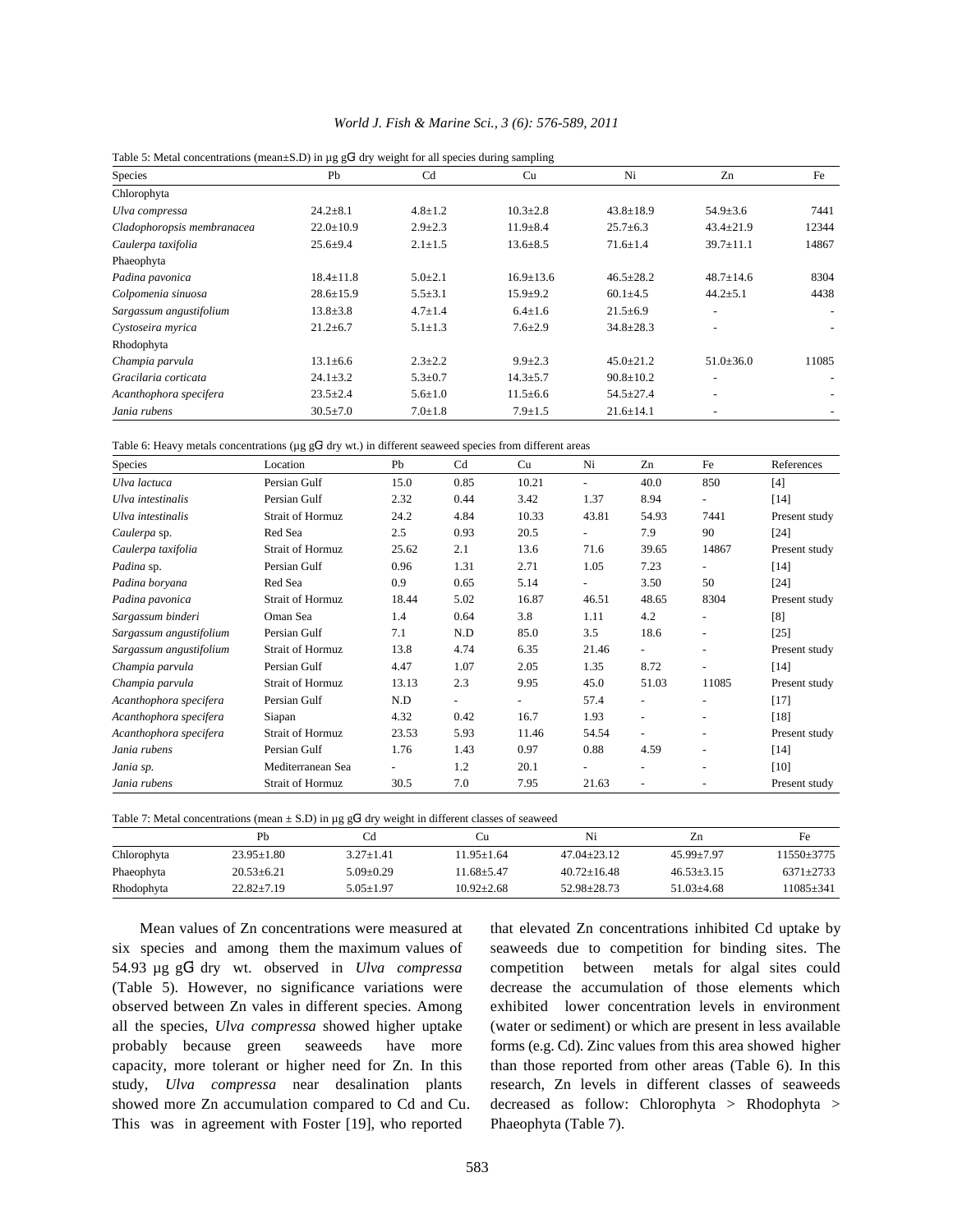among all metals concentrated by algal, Fe levels found depend on antagonism interaction between metals for too high. Among different species, *Caulerpa taxifolia* binding with the anionic sites of the plants. In many and *Colpomenia sinuosa* showed the highest and lowest Rhodophyta, the sulphahydryl groups of carrageenan and values of 14867 and 4438  $\mu$ g g $G<sup>1</sup>$  dry wt. respectively sulphated galactans of agar offer many anionic sites for (Table 5). The main sources of Fe in our study area (sites the binding of polyvalent cations. Though, red algae are around the Hormuz Island) were due to a huge iron mine known for their sulphated galactones, their S content in operation at this area and because of that Fe values observed to be lower than in green and brown algae and always showed high. However, the mean Fe level showed it seems that inorganic S is less in Rhodophyceae. Rao higher than those reported from other areas (Table 6). [13] reported that most of  $SO_4$  is in inorganic (ionic) form Among different classes of seaweeds, Chlorophyta in green and brown algae whereas organic fraction is more species showed more Fe accumulated compare to others in red algae associated with polysaccharides. However, in (Table 7). metals uptake studies by each species, various conditions

polysaccharides in the algae and since various elements principles including residence time and bond energy have different electronegativity (tends to accept (chemical bonding) properties of elements (i.e. ionization electrons) probably this can affects on the metals uptake energy, charge to radius and mass electronegativity) etc. in algae at different levels [20]. However, variations in the Although, in this study no measurement on any positive metals contents of seaweeds could be also due to single charge element was carried out, but there is some different metals electronegativity values as in this study studies which confirm the antagonism interaction between metals in higher electronegativity values (e.g. Fe, Ni and metals with different charges (e.g. double or triple Cu) were concentrated more than other metals with lower charged) anionic sites. In this study, Fe, Zn more values (e.g. Cd). The species probably due to Fe and Zn are accumulated by all species probably due to Fe and Zn are

relationships between some metals in Chlorophyta, in sediment and the geochemical principles such as those Phaeophyta and Rhodophyta species reflected the mentioned earlier. On the other hand, in this study synergistic or antagonistic interactions of ions in binding synergistic interactions were observable between metals with the anionic sites offered by the plants (Tables 8-10). with the same charges. The synergistic interactions of Pb with Zn in *Ulva* During present study, the efficiency of metal *compressa*, Pb with Cd, Ni, Fe and Cd with Ni, Zn and Cu bioaccumulation in the eleven species of seaweed by with Ni in *Cladophoropsis membranacea* and Pb with Ni calculating their respective Bio-Sediment Accumulation and Fe in *Caulerpa taxifolia* were observed (Table 8). Factor (BSAF, Table 11) which is defined as the ratio The synergistic interactions of Pb with Cu, Zn and Cd between the metal concentration in the organism and that with Cu, Zn and Cu with Zn in *Padina pavonica* and Pb in the associated sediment [10]. The highest BSAF was with Cu in *Cystoseira myrica* were also observed obtained for Ni, which could be explained by higher levels (Table 9). Whereas, there was no significant synergistic of these metals in the sediment. Average BSAF for Ni was correlations between metals in red algal species observed. significantly  $> 1$ ; a comparison between BSAF of all However, antagonistic interactions of Pb with Fe, Cd with elements, maximum values of BSAF (4.99) was observed Ni and Zn with Fe in *Ulva compressa* and Pb with Zn, Cd to Ni in *Gracilaria corticata* and *Colpomenia sinousa* and Zn with Fe in *Cladophoropsis membranacea* and Pb showed minimum value of BSAF (0.21) to Fe. Among all with Zn and Cd with Ni, Fe and Cu with Ni, Zn and Zn metals the BSAF values of Fe to all species showed less with Fe in *Caulerpa taxifolia* were observed (Table 8). than 1. During present research, to compare the total The antagonistic interactions of Pb with Fe, Cd with Ni, Fe content of metals at the different sampling sites the Metal and Cu with Fe in *Padina pavonica* and Cd with Ni in Pollution Index (MPI) was calculated according to *Sargassum angustifolium* and *Cystoseira myrica* were Dadolahi *et al*. [14], Giusti [15]. observed. However, there was significant antagonistic correlation coefficient between Cu and Cd with Ni in *Acanthophora specifera* and *Gracilaria corticata*, respectively (Table 10). Where  $\text{Cf}_i$  = concentration for the metal *i* in the sample.

Fe metal values were analysed at six species and Variability in metal accumulation by algae may Accumulation of metals depend on the type of must be carefully considered such as geochemical In this study, presence of positive or negative as an essential element in seaweeds, higher concentration

$$
MPI = (Cf1 \times Cf2 \dots Cfn)1/n
$$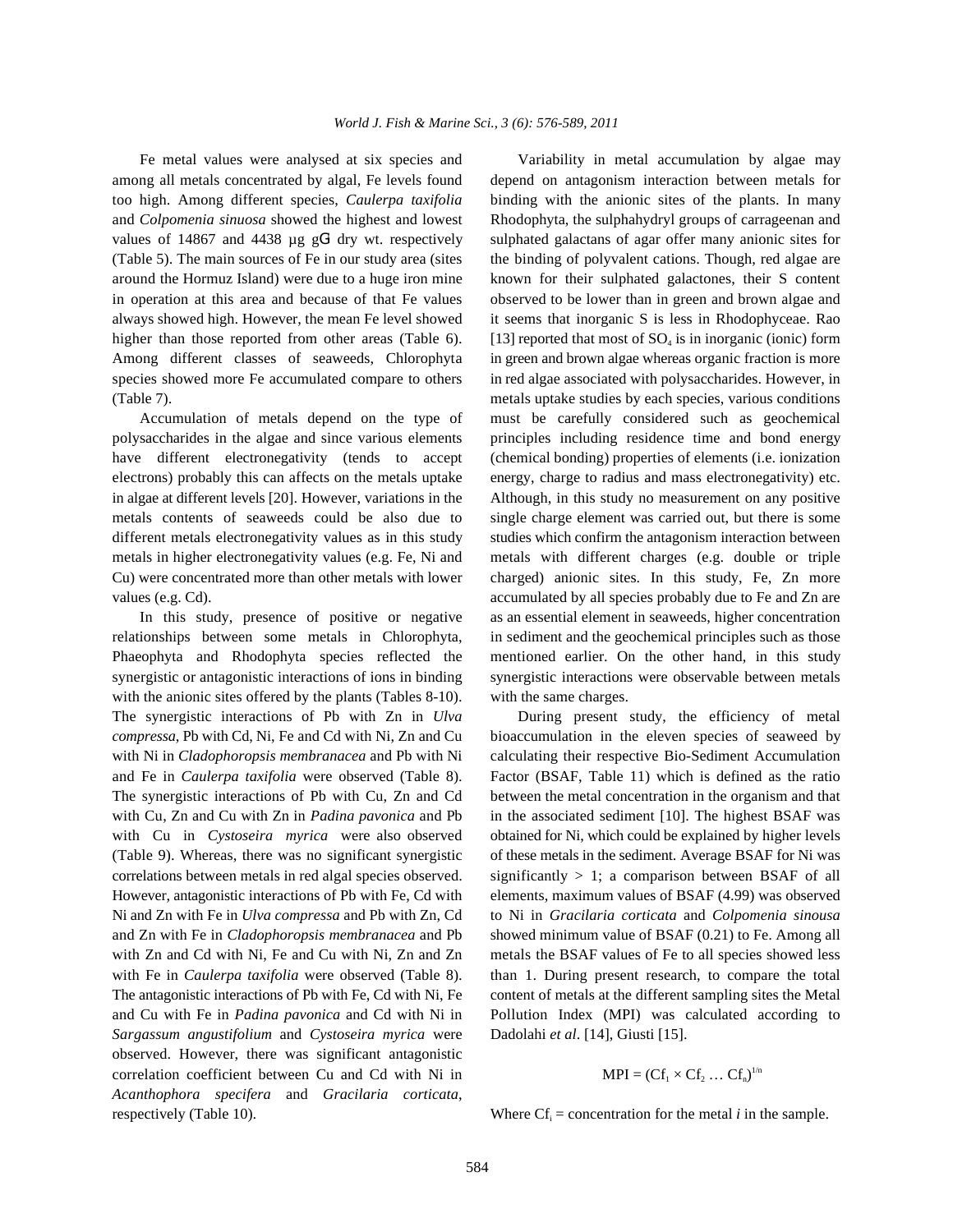|  | World J. Fish & Marine Sci., 3 (6): 576-589, 2011 |  |  |
|--|---------------------------------------------------|--|--|
|  |                                                   |  |  |

Table 8: Correlations between concentrations of paired metals in Chlorophyta species

| Element                                             | Pb   | Cd      | Cu      | Ni       | Zn                       | Fe                       |
|-----------------------------------------------------|------|---------|---------|----------|--------------------------|--------------------------|
| Ulva compressa ( $N = 30$ , $p < 0.05$ )            |      |         |         |          |                          |                          |
| Pb                                                  | 1.00 | 0.26    | 0.23    | $-0.04$  | $0.48*$                  | $-0.57*$                 |
| Cd                                                  |      | 1.00    | 0.26    | $-0.36*$ | $-0.02$                  | 0.12                     |
| Cu                                                  |      |         | 1.00    | 0.29     | $-0.16$                  | 0.26                     |
| Ni                                                  |      |         |         | 1.00     | $\overline{\phantom{a}}$ |                          |
| Zn                                                  |      |         |         |          | 1.00                     | $-0.98*$                 |
| Fe                                                  |      |         |         |          |                          | 1.00                     |
| Cladophoropsis membranacea ( $N = 8$ , $p < 0.05$ ) |      |         |         |          |                          |                          |
| Pb                                                  | 1.00 | $0.58*$ | $-0.23$ | $0.88*$  | $-0.68*$                 | $0.91*$                  |
| Cd                                                  |      | 1.00    | $-0.32$ | $0.83*$  | $0.71*$                  | $-0.78*$                 |
| Cu                                                  |      |         | 1.00    | $0.94*$  | 0.45                     | $-0.31$                  |
| Ni                                                  |      |         |         | 1.00     | $\overline{\phantom{0}}$ | $\overline{\phantom{a}}$ |
| Zn                                                  |      |         |         |          | 1.00                     | $-0.90*$                 |
| Fe                                                  |      |         |         |          |                          | 1.00                     |
| Caulerpa taxifolia ( $N=6$ , $p < 0.05$ )           |      |         |         |          |                          |                          |
| Pb                                                  | 1.00 | $-0.46$ | 0.62    | $0.99*$  | $-0.95*$                 | $0.88*$                  |
| Cd                                                  |      | 1.00    | 0.22    | $-0.98*$ | $-0.02$                  | $-0.70*$                 |
| Cu                                                  |      |         | 1.00    | $-0.99*$ | $-0.77*$                 | 0.10                     |
| Ni                                                  |      |         |         | 1.00     | $\overline{\phantom{a}}$ | $\overline{\phantom{0}}$ |
| Zn                                                  |      |         |         |          | 1.00                     | $-0.71*$                 |
| Fe                                                  |      |         |         |          |                          | 1.00                     |

Table 9: Correlations between concentrations of paired metals in Phaeophyta species

| Element                                           | Pb   | Cd      | Cu      | Ni       | Zn      | Fe                       |
|---------------------------------------------------|------|---------|---------|----------|---------|--------------------------|
| Padina pavonica ( $N = 31$ , $p < 0.05$ )         |      |         |         |          |         |                          |
| Pb                                                | 1.00 | 0.26    | 0.48    | 0.07     | 0.44    | $-0.45$                  |
| Cd                                                |      | 1.00    | 0.48    | $-0.46$  | 0.49    | $-0.56*$                 |
| Cu                                                |      |         | 1.00    | $-0.21$  | $0.56*$ | $-0.64*$                 |
| Ni                                                |      |         |         | 1.00     | $\sim$  | $\overline{\phantom{a}}$ |
| Zn                                                |      |         |         |          | 1.00    | 0.11                     |
| Fe                                                |      |         |         |          |         | 1.00                     |
| Sargassum angustifolium ( $N = 10$ , $p < 0.05$ ) |      |         |         |          |         |                          |
| Pb                                                | 1.00 | 0.15    | $-0.01$ | $-0.41$  |         |                          |
| Cd                                                |      | 1.00    | 0.14    | $-0.88*$ |         |                          |
| Cu                                                |      |         | 1.00    | $-0.01$  |         |                          |
| Ni                                                |      |         |         | 1.00     |         |                          |
| Cystoseira myrica (N= 10, p < 0.05)               |      |         |         |          |         |                          |
| Pb                                                | 1.00 | $-0.01$ | $0.66*$ | $-0.10$  |         |                          |
| Cd                                                |      | 1.00    | 0.06    | $-0.51*$ |         |                          |
| Cu                                                |      |         | 1.00    | 0.38     |         |                          |
| Ni                                                |      |         |         | 1.00     |         |                          |

Table 10: Correlations between concentrations of paired metals in Rhodophyta species

| Element                                         | $\sim$<br>Pb | Cd   | Cu   | Ni       |
|-------------------------------------------------|--------------|------|------|----------|
| Acanthophora specifera ( $N = 7$ , $p < 0.05$ ) |              |      |      |          |
| Pb                                              | 1.00         | 0.41 | 0.53 | $-0.37$  |
| Cd                                              |              | 1.00 | 0.05 | $-0.57$  |
| Cu                                              |              |      | 1.00 | $-0.67*$ |
| Ni                                              |              |      |      | 1.00     |
| Gracilaria corticata ( $N=7$ , $p < 0.05$ )     |              |      |      |          |
| Pb                                              | 1.00         | 0.05 | 0.13 | 0.47     |
| Cd                                              |              | 1.00 | 0.38 | $-0.55*$ |
| Cu                                              |              |      | 1.00 | $-0.19$  |
| Ni                                              |              |      |      | 1.00     |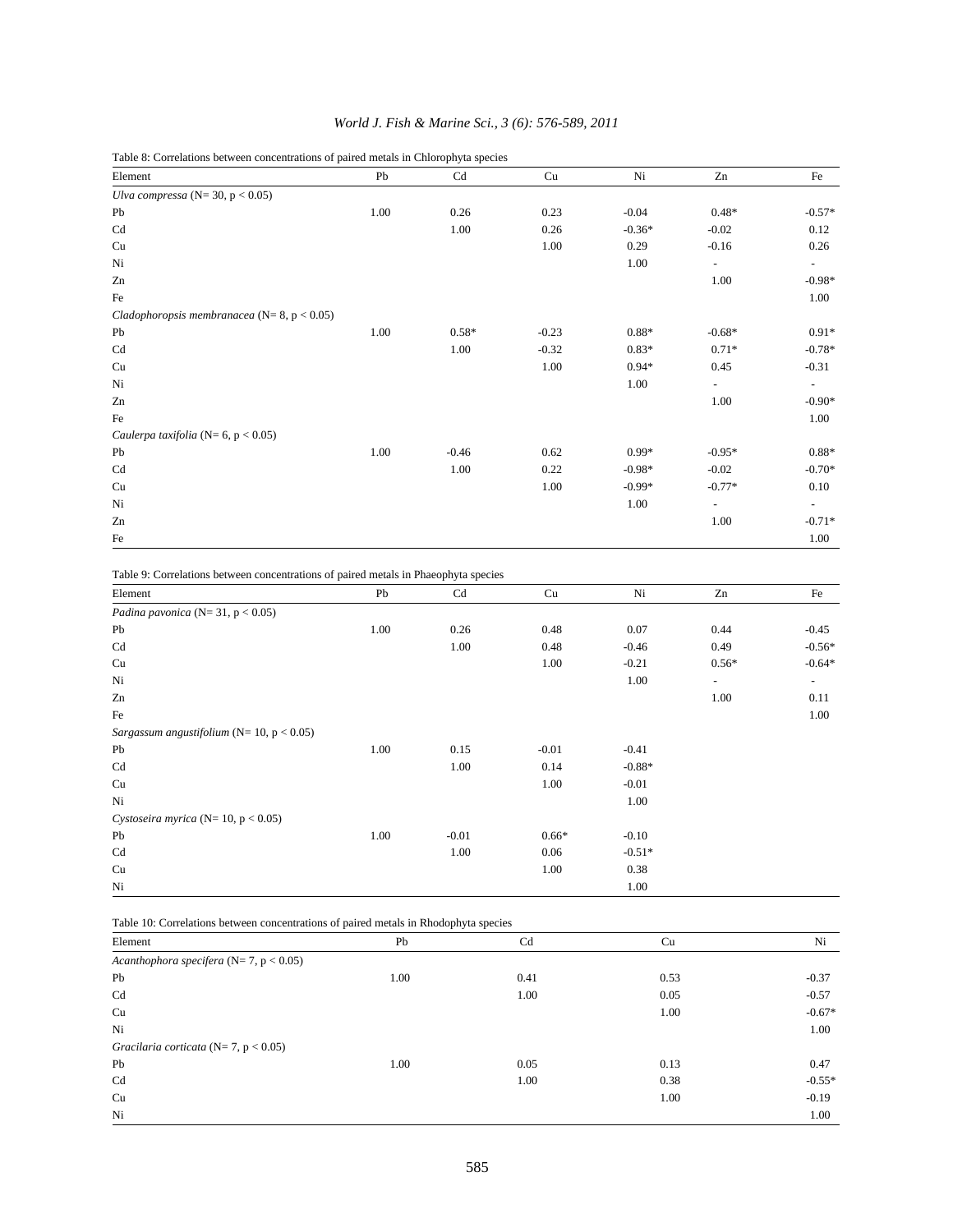| World J. Fish & Marine Sci., 3 (6): 576-589, 2011 |  |  |  |
|---------------------------------------------------|--|--|--|
|---------------------------------------------------|--|--|--|

(BSAF= $C_x/C_s$ , where  $C_x$  and  $C_s$  are the mean concentrations of metals in the organism and in associated sediment, respectively) Pb Cd Cu Ni Zn Fe Sediment 23.10 4.15 9.40 18.19 41.93 20871 *Ulva compressa* 24.20 4.84 10.33 43.81 54.93 7441 *Cladophoropsis membranacea* 22.04 2.86 11.93 25.70 43.38 12344 *Caulerpa taxifolia* 25.62 2.10 13.60 71.60 39.65 14867 *Padina pavonica* 18.44 5.02 16.87 46.51 48.65 8304 *Colpomenia sinuosa* 28.63 5.45 15.88 60.10 44.20 4438 *Sargassum angustifolium* 13.80 4.74 6.35 21.46 *Cystoseira myrica* 21.24 5.13 7.60 34.81 *Champia parvula* 13.13 2.30 9.95 45.00 51.03 11085 *Gracilaria corticata* 24.13 5.25 14.13 90.75 *Acantophora specifera* 23.53 5.93 11.46 54.54 *Jania rubens* 30.50 7.00 7.95 21.63 - - BSAF-1 1.05 1.17 1.10 2.41 1.31 0.36 BSAF-2 0.95 0.69 1.27 1.41 1.03 0.59 BSAF-3 1.11 0.51 1.45 3.94 0.95 0.71 BSAF-4 0.80 1.21 1.79 2.56 1.16 0.40 BSAF-5 1.24 1.31 1.69 3.30 1.05 0.21  $BSAF-6$  0.60 1.14 0.68 1.18 - - - -BSAF-7 0.92 1.24 0.81 1.91 - - BSAF-8 0.57 0.55 1.06 2.47 1.22 0.53 BSAF-9 1.04 1.27 1.50 4.99 - - BSAF-10 1.02 1.43 1.22 3.00 - - BSAF-11 1.32 1.69 0.85 1.19 - - BSAF-mean 0.86 1.11 1.22 2.58 1.12 0.47





of different classes of seaweed showed the highest and particles, both of which may increase the heavy metal

Fig. 2: MPI values in different classes of seaweed seaweeds at those sites (no. 10-13) where are more The overall metal burden of *Ulva compressa,* movements and winds). This was consistent with the *Cladophoropsis membranacea, Caulerpa taxifolia,* observation by Forsberg *et al*. [21] who showed the *Padina pavonica, Colpomenia sinuosa* and *Champia* dynamic factors could affected the metals uptake in *parvula* was compared with metal content in sediments seaweed. The effect of wind as mentioned earlier not only (dominant at almost sites), using the MPI calculated. increase the transfer of soil particles into the sea, but it Among different classes of seaweeds, the MPI values also caused water agitation and mixing of sediment lowest in Rhodophyta in Phaeophyta, respectively loads in the water. On the other hand, the seabed slope at (Figure 2). Meanwhile, species MPI values were sites 10 to 13 were steeper (compared to other sites) decreased as following order: *C. taxifolia* > *P. pavonica*, resulting suitable conditions to more water current and *C. sinousa* > *U. compressa* > *C. membranacea* and mixing. Higher metal levels in sites 10-13 (around the *C. parvula* (Figure 3). Hormuz Island) were confirmed by higher MPI values of Studies on the ecological implication of heavy metal uptake by some researchers such as Abdallah and Abdallah, [10] showed that the metal variation in species from different sampling sites may be related not only to different metal levels, but also to factors such as tidal range, temperature, salinity regimes, dissolved nutrients, type of tissue, age of plant, its nutritional history and the geological structure of the study area. In this study, metals (Cd, Pb and Cu) uptake showed higher by exposed to the higher dynamic factors (e.g. water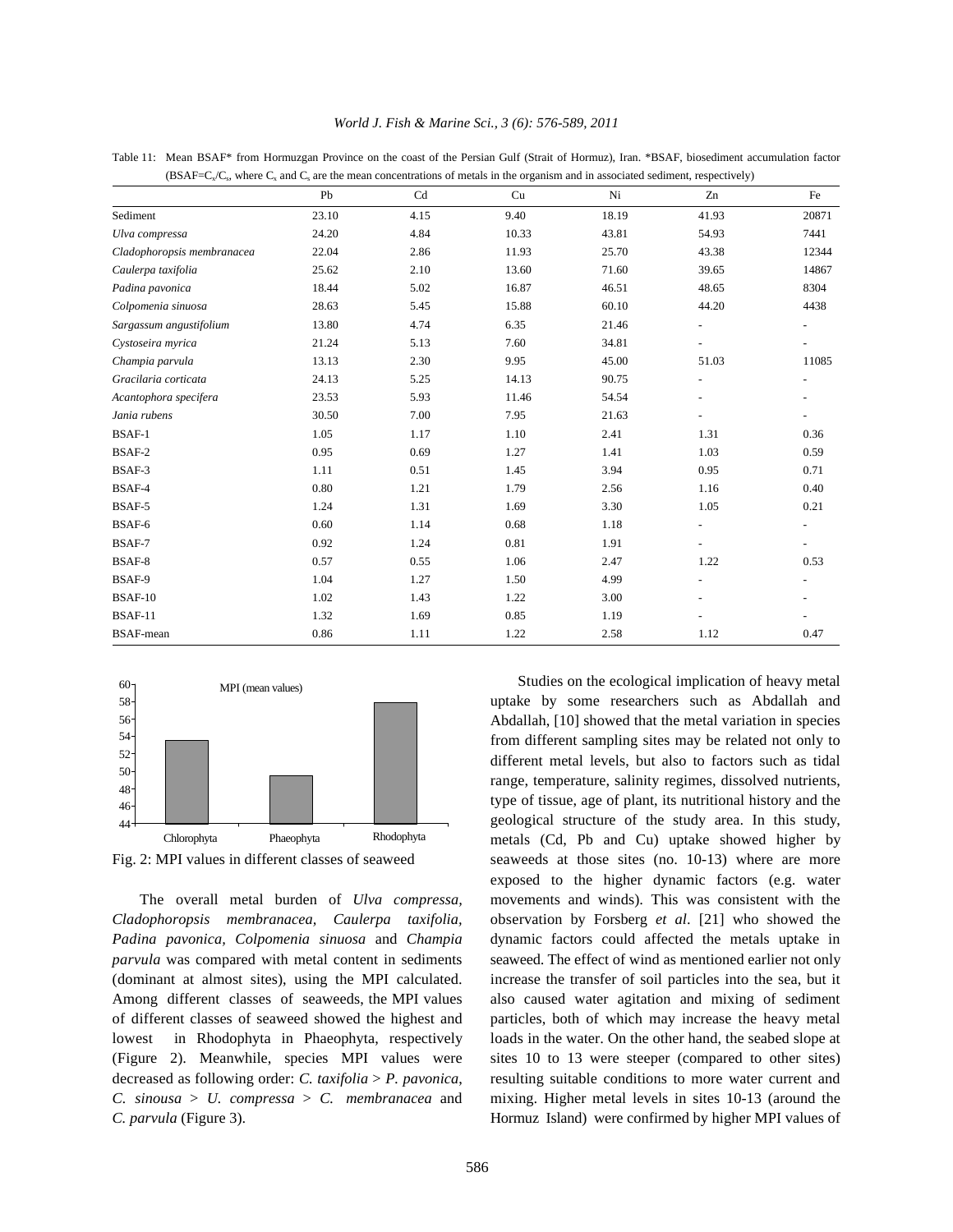



Fig. 3: MPI values in different seaweed species at all sampling periods and sites

Table 12: Comparison of mean MPI values in dominant species between two sampling areas

| Species         | MPI values (Hormuz Island) | MPI values (mainland) |
|-----------------|----------------------------|-----------------------|
| U. compressa    | 15.07                      | 10.87                 |
| Cl. Membranacea | 7.38                       | 10.74                 |
| C. taxifolia    | 11.06                      | 8.52                  |
| P. pavonica     | 12.89                      | 10.15                 |
| C. sinuosa      | 14.63                      | 9.24                  |
| Mean values     | 12.21                      | 9.90                  |

12.21 in these sites compare to sites 1-9 (Table 12). Higher area of Hormuzgan Province from the same sources and MPI indicated more metals uptake by seaweeds in such following a similar distribution pattern. The results areas [21]. The results demonstrated that the importance revealed concentrations of heavy metals in marine algae physical conditions at chosen sites such as wind and of this study were on the approximately higher side as wave action, type of substrate and the slope of the shore compared to other reports from the different regions. The will also influence the metal status. reasons for higher concentrations in this area may be due

environment of the Strait of Hormuz are probably temperature, salinity and other metal-binding nutrients in significant due to different oil industry activities, high seawater and high shipping traffic in this area. shipping traffic and the presence one of the driest deserts Results of the current study can interface with other of the world around the Persian Gulf. The mean seasonal biomonitoring projects that are ongoing in this area.

indicating that both metals probably get into the coastal present research, lowest of mean BSAF value was for Fe,

Inputs of materials via atmosphere in marine to various parameters such as differences in pH,

wind speed in this area were 49.2 and 60.0, 52.8, 49.2, km/h Studies of metals in oyster clam and shrimp of the area are respectively during autumn, winter, spring and summer currently underway. Seaweed ecology in intertidal areas (as reported by Bandar Abbass Meteorological Station), of Hormuz Island, Hormuzgan and Bushehr Provinces will respectively. During this period, some elements can be also benefit from the results of our study. Many studies dominant probably associated with the input from the (including ours) validate use of seaweed for airborne dust, masking and counteracting biological biomonitoring of polluted marine environments. While the removal associated with phytoplanktonic blooms. scope of research in the Gulf area is, at the present, limited **CONCLUSION** species (e.g. clam and shrimp) that have economic values; Results showed heavy metals concentrations in both conservation, remediation and clean-up work in order to sediment and algal species around the Hormuz Island restore the fragile ecosystems of this area to a stable were higher than those sites along the mainland coats. condition. Ecosystems of the Persian Gulf are seriously Among all species, *Ulva compressa* and *Padina pavonica* threatened by metal contamination. To reserve this toxic showed maximum time and space distribution. The higher trend, immediate rehabilitation measures should be taken mean BSAF values of Ni and Cu to these species, to protect the area for the future generation. During to biomonitoring of sediment, fish and invertebrate we aspire to expand research in the Persian Gulf to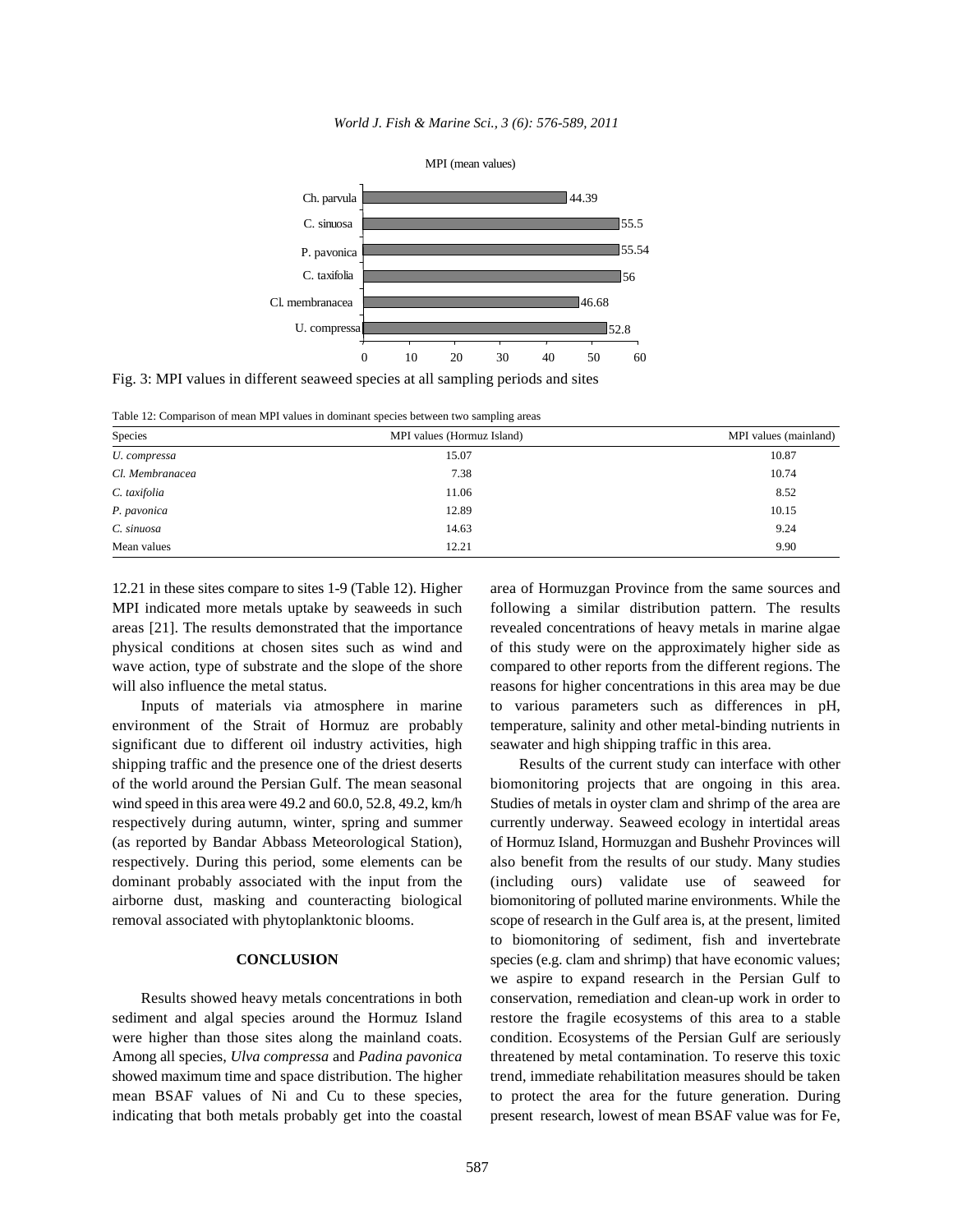which may be explained by higher levels of this metal in 10. Abdallah, M. and M. Abdallah, 2008. Biomonitoring the sediment. Meanwhile, Cu showed the highest (except study of heavy metals in biota and sediments in to Ni) mean BSAF value among the all metals which this the South Eastern coast of Mediterranean Sea. can be explained by using of this element as micronutrient Environment and Monitoring Assessment, during photosynthesis. However, the highest mean BSAF 146(1-3): 139-145. value of Ni may be explained by high bioaccumulation of 11. Lozano, G., A. Hardisson, A.J. Gutierez and direct input of oil pollutants in this area. 28(7): 627-631.

- Sci.,  $5(2)$ : 134-141. 93(3): 285-301.
- Bushehr province shoreline in the northern Persian J. Marine Sci., 21(3): 167-177. Gulf. Environmental Sci., 7: 5-52. 14. Dadolahi, A.S., A. Savari, H. Omar, K. Kusnan and
- 
- of the Persian Gulf. J. Food Agriculture Environment, Kinabalu, Saba, Malaysia. 5(3-4): 345-358. 15. Giusti, L., 2001. Heavy metal contamination of
- and M. Jayaparakash, 2008. Assessment of heavy Environment International, 26: 275-286. metals (Cr, Cd and Pb) in water, sediments and 16. Caliceti, M., E. Argese, A. Sfriso and B. Pavoni, Southeast India. Chemosphere, 71(7): 1233-1240. of the Venice lagoon. Chemosphere, 47: 443-45.
- System, 75: 305-313. 6(1): 148-151.
- 
- Marine Pollution Bulletin, 26: 644-647. 58: 424-455.
- Levels of trace metals (Mn, Fe, Cu and Zn) in some Environmental Pollution, 10: 45-53. Indian seaweeds. Marine Pollution Bulletin, 20. Vymazal, J., 1995. Algae and element cycling in 26(5): 283-285. wetlands, C.R.C Press, Boca Raton, USA.
- 
- this element in algal species as Ni is one of the largest M.A. Lafuente, 2003. Lead and cadmium levels in trace metal constituent of crude oil, hence their presence coastal benthic algae (seaweeds) of Tenerife, in high concentration in marine organisms may indicate Canary Islands. Environment International,
- **REFERENCES** 1996. Bottom sediments of the Persian Gulf-III. 1. Araghi, P. and S. Farzadnia, 2011. Petroleum inputs to and implications for the effect and fate of the Persian Gulf. Research Journal of Environmental Kuwait oil slick. Environmental Pollution, 12. Al-Abadli, F., M. Massoud and A. Al-Ghadban, Trace metal contents as indicators of pollution
- 2. Sharifipour, R., A. Danekar and J. Nouri, 2005. 13. Rao, K.C., 1992. Elemental composition of Indian Determination of ecological susceptibility of the marine algae-A biogeochemical perspective. Indian
- 3. Gochfeld, M., 2003. Cases of mercury exposure, A. Ismail, 2006. Biomonitoring with seaweed and bioavailability and adsorption. Ecotoxicology and direct assay of heavy metal in seawater and sediment Environmental Safety, 56(1): 174-179. of the Kish Island coasts, Iran. Paper Presented at the 4. Al-Homaidan, A., 2007. Heavy metal concentration International Conference on Coastal Oceanography in three species of green algae from the Saudi coast and Marine Aquaculture. 501-508 July 2006. Kota
- 5. Kamala-Kannan, S., Prabhu, B. Dass Batvari, brown seaweed and sediments from the U.K. K.L. Lee, N.Kannan, R. Krishnamoorthy, K. Shanthi coastline between the Wear River and Tees River.
	- seaweed (*Ulva lactuca*) in the Pulicat Lake, 2002. Heavy metal contamination in the seaweeds
- 6. Besada, V. J.M. Andrade, F. Schultze and J. González, 17. Al-Homaidan, A., 2008. Accumulation of nickel 2009. Heavy metals in edible seaweeds by marine macroalgae from the Saudi coast of the commercialised for human consumption. J. Marine Persian Gulf. J. Food Agriculture Environment,
- 7. Blackmore, G., 1998. An overview of trace metal 18. Denton, G.R.W., R.G. Morrison, B.G. Bearden, pollution in the coastal waters of Hong Kong. P. Houk, J.A. Starmer and H.R. Wood, 2009. Impact of Science of the Total Environment, 214: 21-48. a coastal dump in a tropical lagoon on trace metal 8. Tariq, J., M. Jafar, M. Ashraf and M. Moazzam, 1993. concentrations in surrounding marine biota: A case Heavy metal concentrations in fish, shrimp, seaweed, study from Saipan, Commonwealth of the Northern sediment and water from the Arabian Sea, Pakistan. Mariana Islands (CNMI). Marine Pollution Bulletin,
- 9. Rajendran, K., P. Sampathkumar, C. Govindasamy, 19. Foster, W., 1976. Concentration and concentration M. Ganesan, R Kannan and L. Kannan, 1993. factors of heavy metals in brown algae.
	-